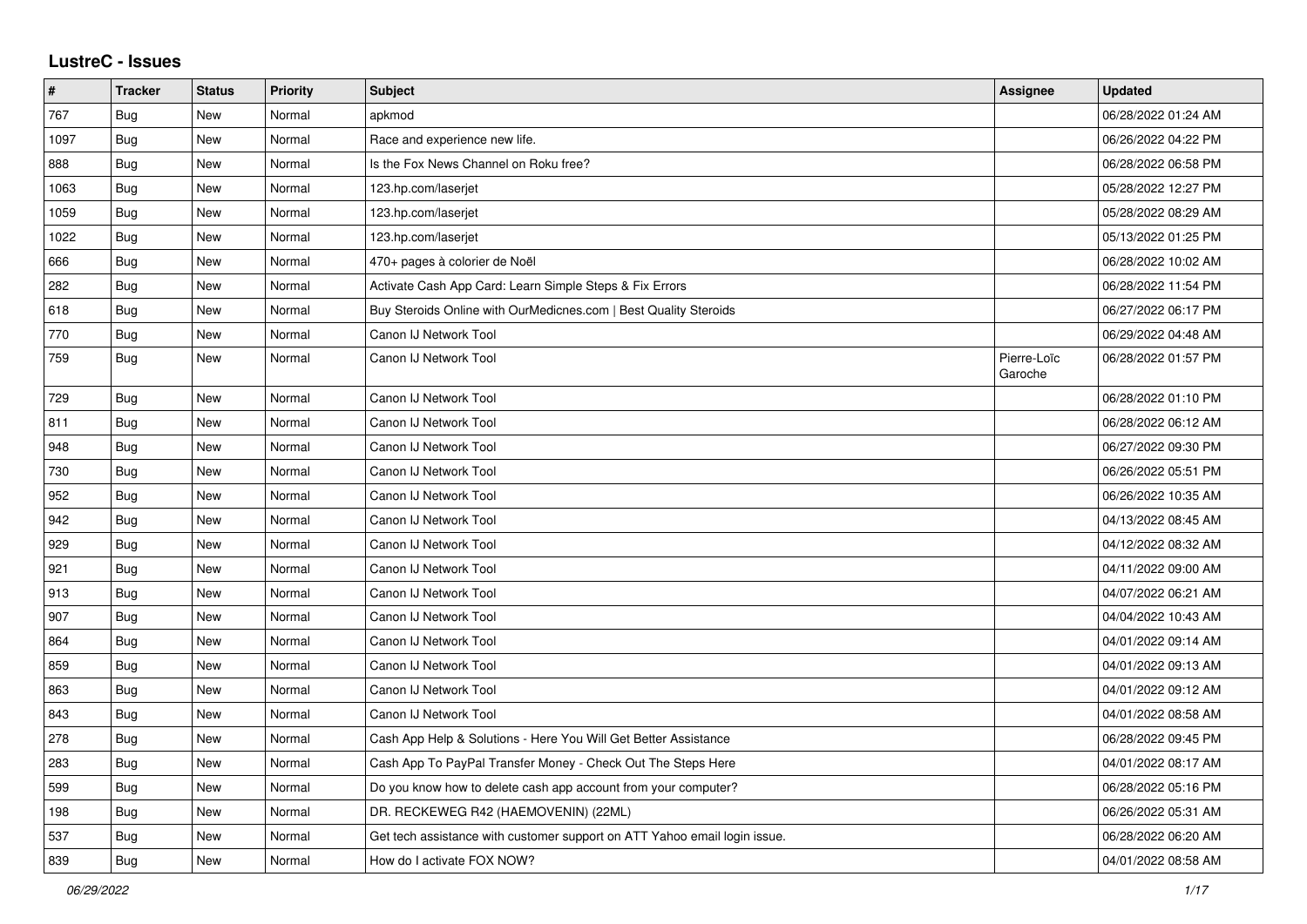| $\sharp$ | <b>Tracker</b> | <b>Status</b> | <b>Priority</b> | <b>Subject</b>                                                                                                                               | Assignee               | <b>Updated</b>      |
|----------|----------------|---------------|-----------------|----------------------------------------------------------------------------------------------------------------------------------------------|------------------------|---------------------|
| 841      | <b>Bug</b>     | New           | Normal          | How do I activate FOX NOW?                                                                                                                   |                        | 04/01/2022 08:58 AM |
| 226      | Bug            | <b>New</b>    | Normal          | How to find reliable service reviews                                                                                                         | Anonymous              | 04/01/2022 08:46 AM |
| 76       | Bug            | New           | Normal          | Import error: Load error: imported node real_to_int declared in a regular Lustre file. File "include/conv.lusi", line<br>1. characters 0-64: |                        | 06/29/2022 06:51 AM |
| 941      | Bug            | <b>New</b>    | Normal          | is Disney Now and Disney Plus different?                                                                                                     |                        | 06/26/2022 12:10 PM |
| 947      | Bug            | <b>New</b>    | Normal          | is Disney Now and Disney Plus different?                                                                                                     |                        | 04/14/2022 09:53 AM |
| 886      | Bug            | <b>New</b>    | Normal          | Is the Fox News Channel on Roku free?                                                                                                        |                        | 06/28/2022 09:36 PM |
| 840      | Bug            | <b>New</b>    | Normal          | Is Tubi really free and legal?                                                                                                               |                        | 04/01/2022 08:58 AM |
| 289      | Bug            | <b>New</b>    | Normal          | Recover Yahoo Mail Forgotten Password - Explore Kanata Chinese                                                                               |                        | 06/29/2022 02:16 AM |
| 249      | Bug            | <b>New</b>    | Normal          | Steps to Activate Cash App Card in Less then 2 Minutes - Get Information                                                                     | Pierre-Loïc<br>Garoche | 06/21/2022 07:52 PM |
| 192      | Bug            | <b>New</b>    | Normal          | The code Caffe                                                                                                                               |                        | 05/09/2022 10:16 AM |
| 887      | Bug            | New           | Normal          | What is Plex and how it's work?                                                                                                              |                        | 04/01/2022 09:16 AM |
| 889      | Bug            | <b>New</b>    | Normal          | What is Plex and how it's work?                                                                                                              |                        | 04/01/2022 09:14 AM |
| 940      | Bug            | <b>New</b>    | Normal          | What is Plex and Is Plex Legal?                                                                                                              |                        | 06/26/2022 04:50 PM |
| 946      | Bug            | <b>New</b>    | Normal          | What is Plex and Is Plex Legal?                                                                                                              |                        | 06/26/2022 05:23 AM |
| 228      | Bug            | New           | Normal          | Why Does Cash App Transaction Failed? - Here Is the Answer                                                                                   |                        | 06/29/2022 06:20 AM |
| 579      | Bug            | New           | Normal          | YOUR CV MAKES YOUR FIRST IMPRESSION                                                                                                          | Christophe<br>Garion   | 06/27/2022 12:22 PM |
| 1007     | Bug            | <b>New</b>    | Normal          | "ij.start canon                                                                                                                              |                        | 05/18/2022 10:40 AM |
| 997      | Bug            | <b>New</b>    | Normal          | 123.hp.com/laserjet                                                                                                                          |                        | 06/28/2022 09:48 AM |
| 1068     | Bug            | <b>New</b>    | Normal          | 123.hp.com/laserjet                                                                                                                          |                        | 05/31/2022 12:22 PM |
| 1046     | Bug            | New           | Normal          | 123.hp.com/laserjet                                                                                                                          |                        | 05/24/2022 10:46 AM |
| 193      | Bug            | <b>New</b>    | Normal          | 18% Discount on Homeopathic medicines                                                                                                        |                        | 06/28/2022 03:38 AM |
| 1126     | Bug            | <b>New</b>    | Normal          | 1PLSD                                                                                                                                        |                        | 06/25/2022 09:36 AM |
| 807      | Bug            | <b>New</b>    | Normal          | 1v1Battle is a strategic action 'Build and shoot' game                                                                                       |                        | 06/27/2022 06:52 AM |
| 265      | Bug            | <b>New</b>    | Normal          | 3 Faq's On Downloading To Your Apple Ipod                                                                                                    |                        | 06/28/2022 11:07 PM |
| 1029     | Bug            | <b>New</b>    | Normal          | 5 Reasons Why People Love Coloring Pages?                                                                                                    |                        | 05/16/2022 11:53 AM |
| 504      | Bug            | New           | Normal          | A beginner should always look for online Java assignment help!                                                                               |                        | 06/29/2022 01:50 AM |
| 735      | Bug            | New           | Normal          | A quick fix of how to get money back from cash app stocks                                                                                    |                        | 06/29/2022 06:52 AM |
| 145      | Bug            | New           | Normal          | abdulbaissagar                                                                                                                               |                        | 06/28/2022 05:41 AM |
| 939      | Bug            | New           | Normal          | Ability to change sound notifications                                                                                                        | Christophe<br>Garion   | 06/27/2022 11:29 PM |
| 156      | Bug            | New           | Normal          | Access old cash app account                                                                                                                  |                        | 04/01/2022 08:00 AM |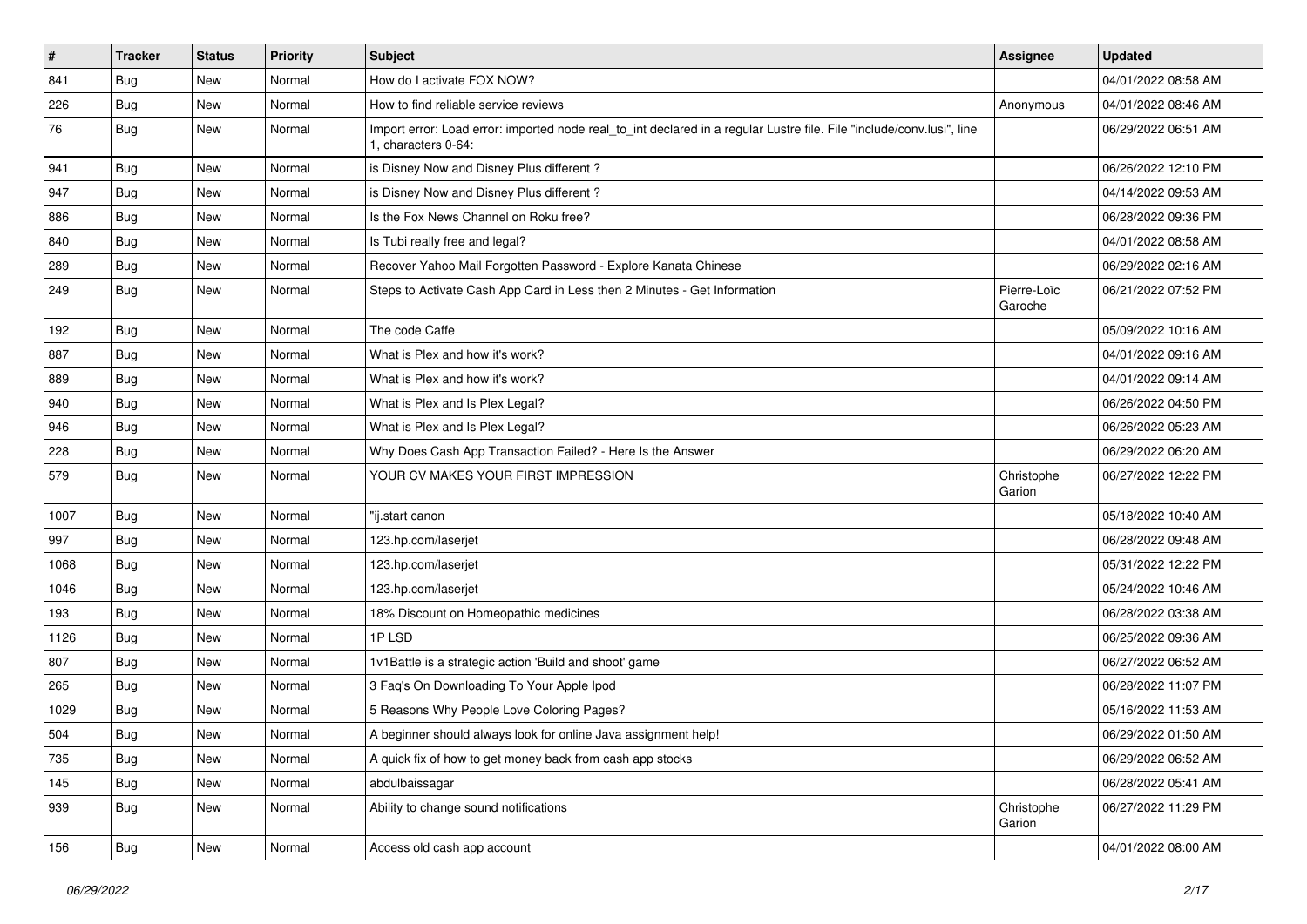| $\vert$ # | <b>Tracker</b> | <b>Status</b> | <b>Priority</b> | <b>Subject</b>                                                     | <b>Assignee</b>        | <b>Updated</b>      |
|-----------|----------------|---------------|-----------------|--------------------------------------------------------------------|------------------------|---------------------|
| 275       | Bug            | New           | Normal          | Activate Cash App Card With Or Without QR - Step By Step Guide     | Pierre-Loïc<br>Garoche | 06/28/2022 09:33 AM |
| 230       | Bug            | New           | Normal          | Add Money To Cash App Card - Auto Cash Apps                        |                        | 06/28/2022 04:43 AM |
| 116       | <b>Bug</b>     | New           | Normal          | aertaeyg                                                           |                        | 06/27/2022 11:06 PM |
| 184       | Bug            | <b>New</b>    | Normal          | Affordable Business Writing Services                               |                        | 06/29/2022 05:53 AM |
| 122       | <b>Bug</b>     | New           | Normal          | <b>AFL Live Stream</b>                                             |                        | 04/01/2022 07:55 AM |
| 203       | Bug            | New           | Low             | Airport Taxi Guildford                                             | Anonymous              | 06/26/2022 06:03 PM |
| 239       | <b>Bug</b>     | New           | Normal          | Algunas características más de Choices MOD APK                     |                        | 06/28/2022 08:47 PM |
| 190       | <b>Bug</b>     | <b>New</b>    | Normal          | All About Cash App Transfer Fail Problems                          |                        | 06/29/2022 06:07 AM |
| 251       | Bug            | New           | Normal          | All About Cash App Transfer Fail Problems                          | Pierre-Loïc<br>Garoche | 06/29/2022 01:24 AM |
| 284       | <b>Bug</b>     | New           | Normal          | All About Cash App Transfer Fail Problems                          |                        | 06/28/2022 08:24 AM |
| 286       | Bug            | <b>New</b>    | Normal          | All About Cash App Transfer Fail Problems                          |                        | 04/01/2022 07:49 AM |
| 911       | <b>Bug</b>     | New           | Normal          | Aluminum Windows & Doors                                           |                        | 04/06/2022 08:10 PM |
| 233       | <b>Bug</b>     | New           | Normal          | Anauthorsway.com: My User Experience                               |                        | 06/27/2022 12:02 PM |
| 660       | Bug            | New           | Normal          | Anchovies Nutrition Facts And Health Benefits                      |                        | 04/01/2022 09:40 AM |
| 918       | <b>Bug</b>     | New           | Normal          | Antivirus for IOS                                                  |                        | 06/16/2022 10:36 PM |
| 760       | Bug            | <b>New</b>    | Normal          | apkmod                                                             |                        | 06/27/2022 04:13 PM |
| 1054      | Bug            | New           | Normal          | Apkmodule                                                          | Pierre-Loïc<br>Garoche | 05/26/2022 03:37 PM |
| 519       | Bug            | <b>New</b>    | Normal          | Are you finding online UK Assignment writers?                      |                        | 06/29/2022 07:11 AM |
| 273       | Bug            | <b>New</b>    | High            | assignment help online                                             |                        | 04/01/2022 08:17 AM |
| 787       | Bug            | New           | Normal          | Assured Assignment Help                                            |                        | 06/27/2022 05:19 PM |
| 302       | Bug            | New           | Normal          | Auto Electrical Repair Services in Norcross GA                     |                        | 06/26/2022 07:49 PM |
| 297       | <b>Bug</b>     | New           | Normal          | Auto Lighting Installation Services in Norcross GA                 |                        | 04/01/2022 07:21 AM |
| 396       | Bug            | <b>New</b>    | Normal          | Auto Transport Services in Annapolis MD                            |                        | 04/01/2022 07:15 AM |
| 372       | <b>Bug</b>     | New           | Normal          | Auto Transport Services in Arlington County VA                     |                        | 06/28/2022 06:49 PM |
| 360       | Bug            | New           | Normal          | Auto Transport Services in Baltimore MD                            |                        | 04/01/2022 07:13 AM |
| 378       | Bug            | New           | Normal          | Auto Transport Services in Fairfax VA                              |                        | 04/01/2022 07:17 AM |
| 384       | Bug            | New           | Normal          | Auto Transport Services in McLean VA                               |                        | 04/01/2022 07:17 AM |
| 402       | Bug            | New           | Normal          | Auto Transport Services in Potomac MD                              |                        | 04/01/2022 07:47 AM |
| 390       | <b>Bug</b>     | New           | Normal          | Auto Transport Services in Sterling VA                             |                        | 04/01/2022 07:16 AM |
| 366       | Bug            | New           | Normal          | Auto Transport Services in Washington DC                           |                        | 04/01/2022 07:12 AM |
| 958       | <b>Bug</b>     | New           | Normal          | Avail Cash app support service to know Sutton bank cash app number |                        | 06/26/2022 08:46 AM |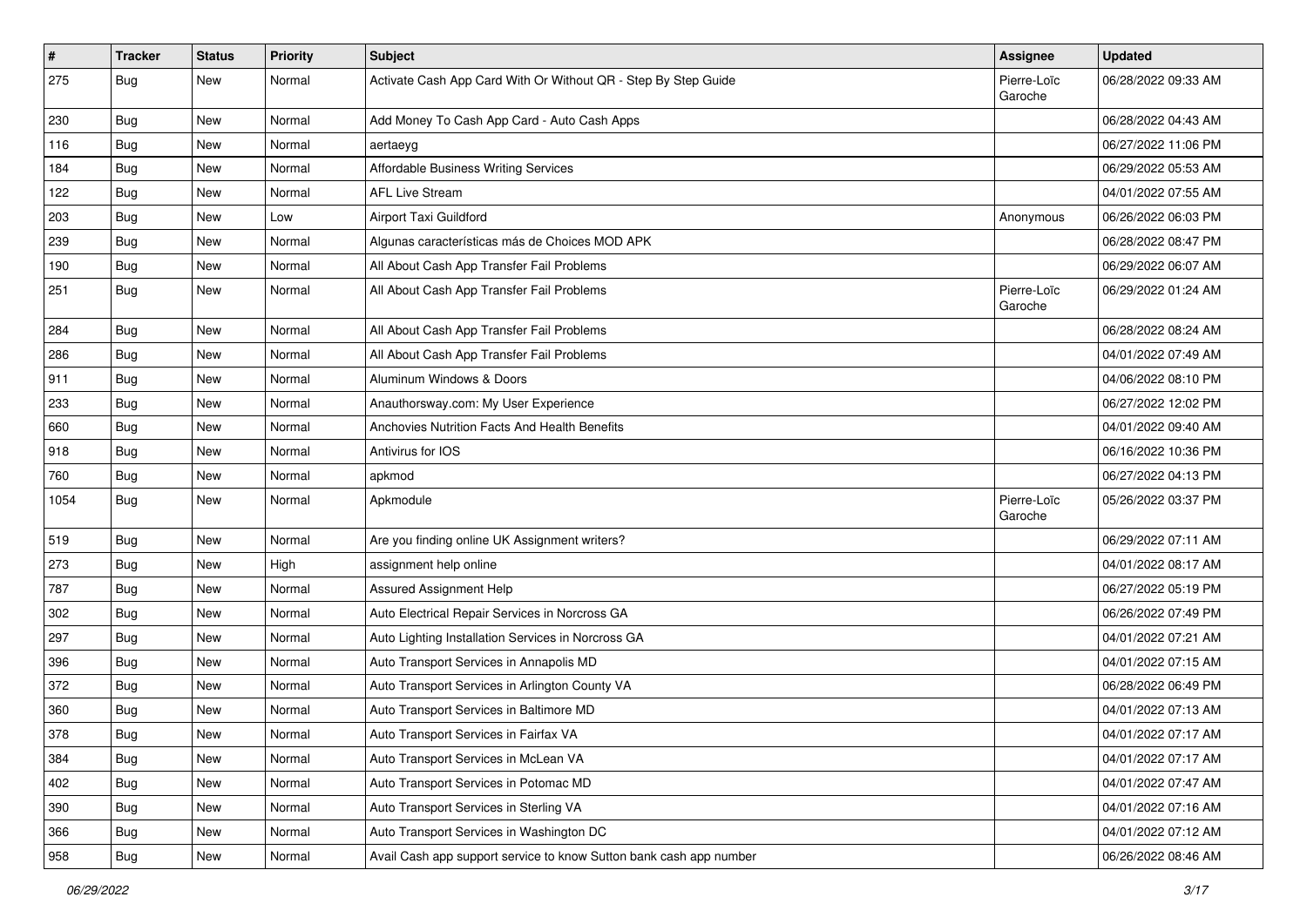| $\vert$ # | <b>Tracker</b> | <b>Status</b> | <b>Priority</b> | <b>Subject</b>                                                                   | <b>Assignee</b>        | <b>Updated</b>      |
|-----------|----------------|---------------|-----------------|----------------------------------------------------------------------------------|------------------------|---------------------|
| 702       | Bug            | New           | Normal          | Avail Chime Customer Service to know How To Get Chime Bank Statement             |                        | 06/28/2022 04:58 AM |
| 731       | Bug            | <b>New</b>    | Normal          | Avail Of Cash App Customer Service If Unable To Down Cash App Mobile App?        |                        | 06/25/2022 08:36 PM |
| 936       | Bug            | <b>New</b>    | Normal          | Avantages de l'extension AliTools pour faire du shopping sur Aliexpress          | Pierre-Loïc<br>Garoche | 04/12/2022 11:35 AM |
| 954       | Bug            | New           | Normal          | AZ Screen Recorder Mod                                                           |                        | 06/25/2022 11:24 PM |
| 191       | Bug            | New           | Normal          | <b>B2B Branding</b>                                                              |                        | 06/13/2022 12:50 AM |
| 989       | Bug            | New           | Normal          | Barewoods Wax Cigar                                                              |                        | 06/26/2022 09:19 AM |
| 146       | Bug            | <b>New</b>    | Normal          | bayabais                                                                         |                        | 06/29/2022 02:00 AM |
| 247       | <b>Bug</b>     | New           | Normal          | best 4 Channel Amp                                                               |                        | 06/28/2022 07:58 AM |
| 786       | Bug            | <b>New</b>    | Normal          | Best Assignment Help in Australia & UK                                           |                        | 06/21/2022 09:28 PM |
| 601       | Bug            | <b>New</b>    | Normal          | Best Essay Writing Service UK                                                    | Pierre-Loïc<br>Garoche | 06/27/2022 09:13 PM |
| 602       | Bug            | New           | Normal          | Best Essay Writing Service UK                                                    | Pierre-Loïc<br>Garoche | 06/27/2022 05:53 PM |
| 257       | Bug            | New           | Normal          | Best latte machines                                                              |                        | 06/28/2022 04:26 AM |
| 586       | Bug            | <b>New</b>    | Normal          | Best Modifications For Your Mobile Phone                                         |                        | 06/27/2022 07:15 PM |
| 780       | Bug            | New           | Normal          | Best Whatsapp Modified APKs                                                      | Pierre-Loïc<br>Garoche | 06/28/2022 05:38 PM |
| 741       | Bug            | <b>New</b>    | Normal          | <b>Blockchain Technology Solutions</b>                                           |                        | 06/26/2022 02:19 AM |
| 202       | Bug            | <b>New</b>    | Normal          | blonde wig                                                                       |                        | 06/27/2022 06:27 PM |
| 143       | Bug            | New           | Normal          | Bob lace front wigs                                                              |                        | 06/28/2022 09:13 PM |
| 179       | <b>Bug</b>     | New           | Normal          | body wave                                                                        |                        | 04/01/2022 08:41 AM |
| 299       | <b>Bug</b>     | New           | Normal          | Brake Caliper Painting Services in Norcross GA                                   |                        | 04/01/2022 07:20 AM |
| 831       | Bug            | <b>New</b>    | Normal          | Build and shoot                                                                  |                        | 05/29/2022 04:47 PM |
| 1052      | <b>Bug</b>     | New           | Normal          | Build Now GG is a new battle royale game.                                        |                        | 05/26/2022 04:24 AM |
| 835       | Bug            | New           | Normal          | Build your strong army with Taming io                                            |                        | 04/01/2022 08:59 AM |
| 621       | Bug            | New           | Normal          | Buy All Modafinil & Armodafinil Tablets @Buy Modafinil US                        |                        | 06/28/2022 06:49 AM |
| 616       | <b>Bug</b>     | New           | Normal          | Buy Anavar Tablets   Anavar For Sale in USA, UK & Australia                      |                        | 06/28/2022 02:12 AM |
| 613       | Bug            | <b>New</b>    | Normal          | Buy Aspadol 100mg Tab Online in US, UK, AU   Erospharmacy                        |                        | 06/29/2022 07:00 AM |
| 494       | <b>Bug</b>     | New           | Normal          | <b>Buy Discussion Post</b>                                                       |                        | 06/29/2022 07:13 AM |
| 635       | Bug            | New           | Normal          | Buy Steroids Online with OurMedicnes.com   Best Quality Steroids                 |                        | 06/29/2022 12:17 AM |
| 924       | Bug            | New           | Normal          | buy tec 9                                                                        |                        | 04/11/2022 02:54 PM |
| 634       | Bug            | New           | Normal          | Buy Vidalista Tablets (Tadalafil) at [\$25 OFF + Free Shipping] Vidalistatablets |                        | 06/29/2022 02:25 AM |
| 617       | Bug            | New           | Normal          | Buy Vidalista Tablets (Tadalafil) at [\$25 OFF + Free Shipping] Vidalistatablets |                        | 06/28/2022 03:33 AM |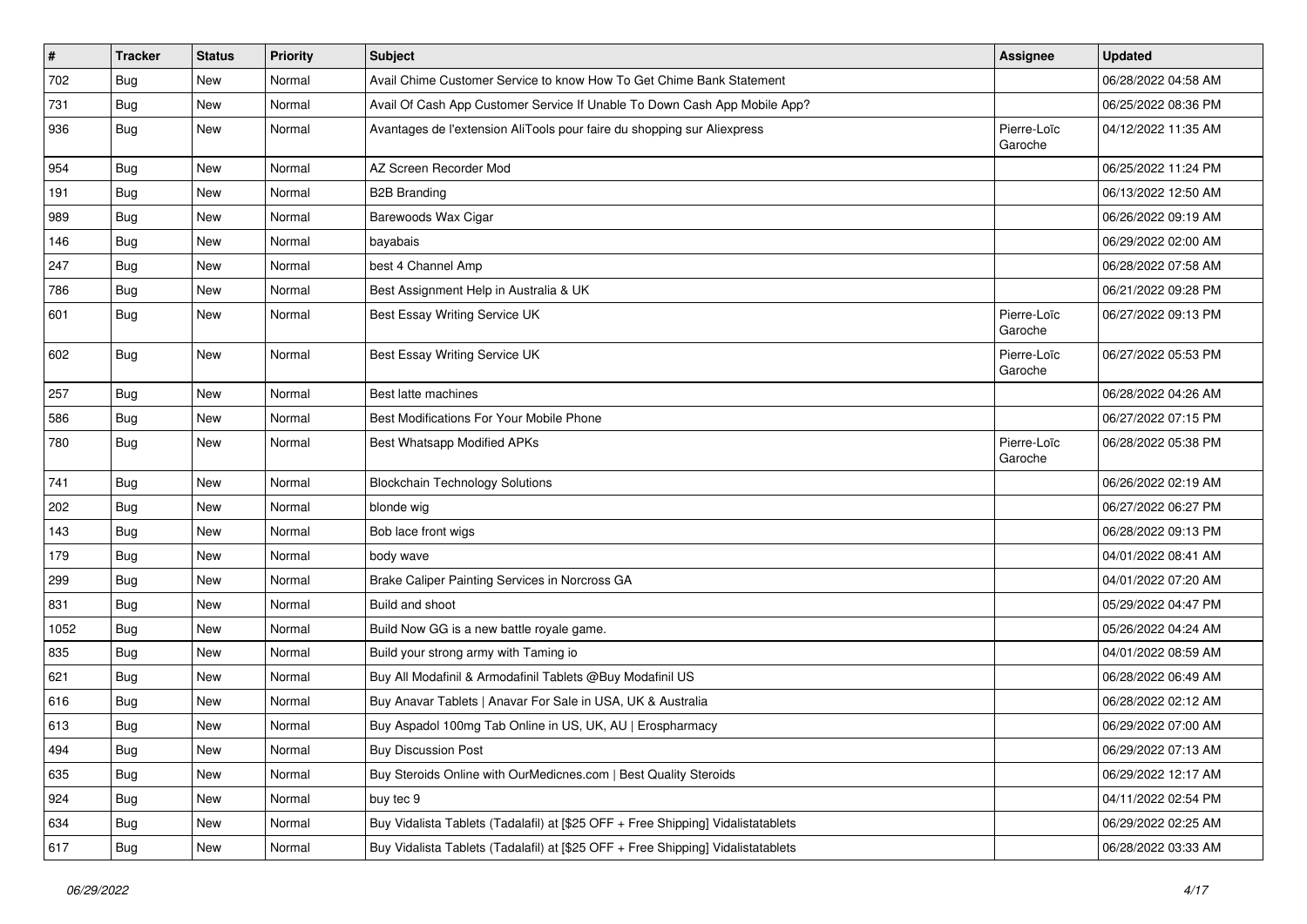| $\vert$ # | <b>Tracker</b> | <b>Status</b> | <b>Priority</b> | <b>Subject</b>                                                        | <b>Assignee</b>        | <b>Updated</b>      |
|-----------|----------------|---------------|-----------------|-----------------------------------------------------------------------|------------------------|---------------------|
| 259       | <b>Bug</b>     | New           | Normal          | call center services                                                  |                        | 06/26/2022 01:30 AM |
| 690       | Bug            | <b>New</b>    | Normal          | campervan hire                                                        |                        | 06/28/2022 11:55 AM |
| 1044      | Bug            | New           | Normal          | Can I Disapprove If Random Person Sent Me Money On Cash App?          |                        | 05/26/2022 03:51 PM |
| 964       | <b>Bug</b>     | New           | Normal          | Can I Fix Cash App Transfer Failed Issues By Adding Sufficient Funds? |                        | 06/26/2022 07:21 AM |
| 865       | Bug            | <b>New</b>    | Normal          | Canon IJ Printer Utility                                              |                        | 05/18/2022 07:24 PM |
| 951       | Bug            | New           | Normal          | Canon.com/ijsetup                                                     |                        | 06/27/2022 07:56 PM |
| 155       | Bug            | New           | Normal          | Cant access my cash app account                                       | Pierre-Loïc<br>Garoche | 06/28/2022 06:55 PM |
| 298       | Bug            | <b>New</b>    | Normal          | Car Stereo Installation Services in Norcross GA                       |                        | 04/01/2022 07:20 AM |
| 354       | Bug            | <b>New</b>    | Normal          | Car Upholstery Cleaning Services in Chesapeake VA                     |                        | 04/01/2022 07:14 AM |
| 338       | Bug            | New           | Normal          | Car Upholstery Cleaning Services in Norfolk VA                        |                        | 04/01/2022 07:23 AM |
| 323       | <b>Bug</b>     | New           | Normal          | Car Upholstery Cleaning Services in Virginia Beach VA                 |                        | 04/01/2022 07:26 AM |
| 303       | Bug            | <b>New</b>    | Normal          | Car Wrapping Services in Norcross GA                                  |                        | 04/01/2022 07:22 AM |
| 408       | Bug            | New           | Normal          | Carpet Cleaning Boston MA                                             |                        | 04/01/2022 07:47 AM |
| 424       | Bug            | New           | Normal          | Carpet Cleaning Brookline MA                                          |                        | 04/01/2022 07:45 AM |
| 457       | <b>Bug</b>     | New           | Normal          | Carpet Cleaning Medford MA                                            |                        | 06/29/2022 06:00 AM |
| 433       | <b>Bug</b>     | <b>New</b>    | Normal          | Carpet Cleaning Newton MA                                             |                        | 04/01/2022 07:50 AM |
| 449       | Bug            | <b>New</b>    | Normal          | <b>Carpet Cleaning Quincy MA</b>                                      |                        | 04/01/2022 07:48 AM |
| 340       | Bug            | New           | Normal          | Carpet Cleaning Services in Chesapeake VA                             |                        | 04/01/2022 07:23 AM |
| 325       | Bug            | <b>New</b>    | Normal          | Carpet Cleaning Services in Norfolk VA                                |                        | 04/01/2022 07:26 AM |
| 307       | Bug            | <b>New</b>    | Normal          | Carpet Cleaning Services in Virginia Beach VA                         |                        | 04/01/2022 07:19 AM |
| 416       | Bug            | <b>New</b>    | Normal          | Carpet Cleaning Somerville MA                                         |                        | 04/01/2022 07:46 AM |
| 441       | Bug            | <b>New</b>    | Normal          | Carpet Cleaning Watertown MA                                          |                        | 06/02/2022 06:00 PM |
| 465       | Bug            | New           | Normal          | Carpet Cleaning Westchester MA                                        |                        | 06/29/2022 05:35 AM |
| 341       | <b>Bug</b>     | New           | Normal          | Carpet Repairing Services in Chesapeake VA                            |                        | 04/01/2022 07:23 AM |
| 326       | Bug            | <b>New</b>    | Normal          | Carpet Repairing Services in Norfolk VA                               |                        | 04/01/2022 07:26 AM |
| 308       | <b>Bug</b>     | New           | Normal          | Carpet Repairing Services in Virginia Beach VA                        |                        | 04/01/2022 07:19 AM |
| 775       | Bug            | New           | Normal          | cash app                                                              |                        | 02/14/2022 08:20 AM |
| 227       | Bug            | New           | Normal          | Cash App Help & Solutions - Here You Will Get Better Assistance       |                        | 06/25/2022 11:21 PM |
| 895       | Bug            | New           | Normal          | Cash App Scams                                                        |                        | 06/18/2022 02:36 PM |
| 582       | <b>Bug</b>     | New           | Normal          | Cash App Won't Let Me Send Money If There Is A Low Balance Available  | Pierre-Loïc<br>Garoche | 06/26/2022 02:39 PM |
| 1057      | Bug            | New           | Normal          | <b>CCPlay Education Edition APK</b>                                   |                        | 06/07/2022 04:07 AM |
| 838       | <b>Bug</b>     | New           | Normal          | Celebrity Hunter Mod apk - Como instalá-lo                            |                        | 04/01/2022 08:58 AM |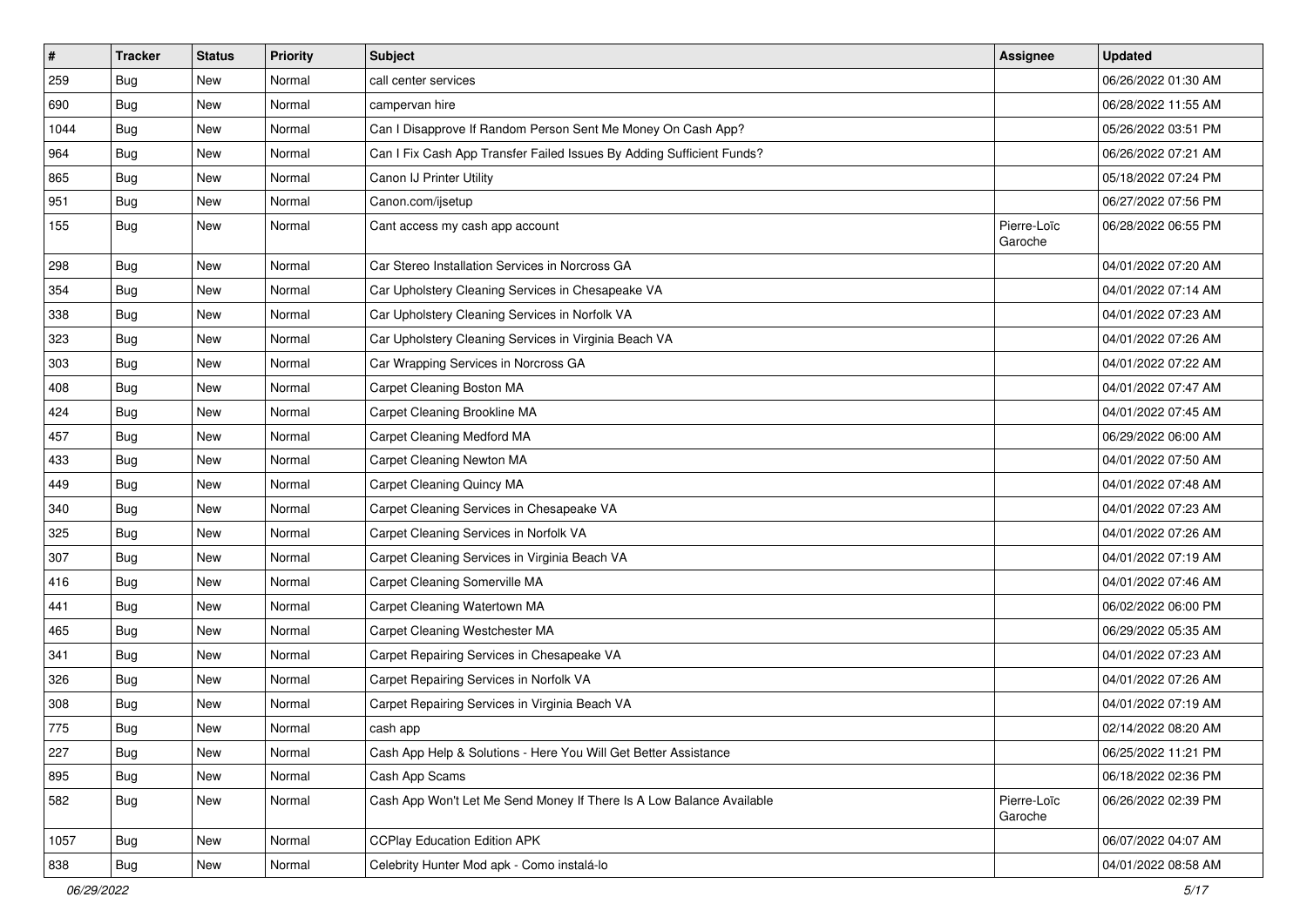| $\vert$ # | <b>Tracker</b> | <b>Status</b> | <b>Priority</b> | <b>Subject</b>                                                 | <b>Assignee</b>        | <b>Updated</b>      |
|-----------|----------------|---------------|-----------------|----------------------------------------------------------------|------------------------|---------------------|
| 507       | <b>Bug</b>     | New           | Normal          | central.bitdefender.com                                        |                        | 06/28/2022 11:02 PM |
| 1102      | Bug            | <b>New</b>    | Normal          | Charlottesville Travel Guide?                                  |                        | 06/26/2022 07:44 AM |
| 531       | Bug            | New           | Normal          | Cheap Assignment Writing Service UK                            | Anonymous              | 06/29/2022 07:15 AM |
| 530       | <b>Bug</b>     | New           | Normal          | Cheap Assignment Writing Service UK                            | Anonymous              | 06/28/2022 11:00 PM |
| 206       | Bug            | <b>New</b>    | Low             | <b>Cheap Electric Bikes</b>                                    |                        | 06/28/2022 12:08 PM |
| 487       | Bug            | New           | Normal          | Cheap Fake Dunks                                               |                        | 06/29/2022 07:11 AM |
| 867       | Bug            | New           | Low             | cheap Yeezys                                                   | Pierre-Loïc<br>Garoche | 04/01/2022 09:12 AM |
| 632       | Bug            | <b>New</b>    | Normal          | CheapestMedsShop   100% Safe Medicines Online in UK & AUS.     |                        | 06/28/2022 09:52 AM |
| 622       | Bug            | <b>New</b>    | Normal          | CheapestMedsShop   100% Safe Medicines Online in UK & AUS.     |                        | 06/28/2022 05:22 AM |
| 615       | Bug            | New           | Normal          | CheapestMedsShop   100% Safe Medicines Online in USA UK & AUS. |                        | 06/29/2022 07:03 AM |
| 769       | <b>Bug</b>     | New           | Normal          | check my cash app                                              |                        | 06/28/2022 03:29 PM |
| 1002      | Bug            | <b>New</b>    | Normal          | <b>Chemistry Assignment Help</b>                               |                        | 06/04/2022 09:58 AM |
| 650       | Bug            | New           | Normal          | <b>Cherries Health Benefits</b>                                |                        | 06/26/2022 12:57 AM |
| 832       | Bug            | <b>New</b>    | Normal          | Choque Royale Mod Apk                                          |                        | 04/01/2022 08:59 AM |
| 553       | Bug            | New           | Normal          | Cinema HD APK - Free Movie Enjoyment App on Android            |                        | 06/28/2022 02:34 PM |
| 1071      | Bug            | <b>New</b>    | Normal          | Cinema HD Review - Cinemahdv2.net                              |                        | 06/21/2022 06:54 PM |
| 201       | Bug            | <b>New</b>    | Normal          | closure wig                                                    |                        | 06/28/2022 12:58 PM |
| 293       | Bug            | New           | Immediate       | <b>CMT Direct Wix</b>                                          | Anonymous              | 04/01/2022 07:21 AM |
| 657       | Bug            | <b>New</b>    | Normal          | Coconut Nutrition Facts And Health Benefits                    |                        | 06/27/2022 08:56 AM |
| 1083      | Bug            | <b>New</b>    | Normal          | coin base review                                               |                        | 06/11/2022 09:13 AM |
| 189       | Bug            | <b>New</b>    | Normal          | <b>College Biology Writing Services</b>                        |                        | 06/26/2022 12:50 PM |
| 827       | Bug            | <b>New</b>    | Normal          | Come To Know The Required Steps To Unlock Cash App Account     |                        | 04/01/2022 08:59 AM |
| 782       | Bug            | New           | Normal          | Comment faire une sonnerie téléphonique                        |                        | 06/27/2022 11:56 PM |
| 413       | <b>Bug</b>     | New           | Normal          | Commercial Floor Cleaning Boston MA                            |                        | 04/01/2022 07:45 AM |
| 430       | Bug            | <b>New</b>    | Normal          | Commercial Floor Cleaning Brookline MA                         |                        | 04/01/2022 07:50 AM |
| 462       | <b>Bug</b>     | New           | Normal          | Commercial Floor Cleaning Medford MA                           |                        | 04/01/2022 07:32 AM |
| 438       | Bug            | New           | Normal          | Commercial Floor Cleaning Newton MA                            |                        | 04/01/2022 07:50 AM |
| 454       | <b>Bug</b>     | New           | Normal          | Commercial Floor Cleaning Quincy MA                            |                        | 06/02/2022 05:59 PM |
| 421       | <b>Bug</b>     | New           | Normal          | Commercial Floor Cleaning Somerville MA                        |                        | 04/01/2022 07:46 AM |
| 446       | <b>Bug</b>     | New           | Normal          | Commercial Floor Cleaning Watertown MA                         |                        | 04/01/2022 07:49 AM |
| 470       | <b>Bug</b>     | New           | Normal          | Commercial Floor Cleaning Westchester MA                       |                        | 06/28/2022 04:16 AM |
| 614       | <b>Bug</b>     | New           | Normal          | Como baixar o MOD APK no celular                               |                        | 06/29/2022 02:22 AM |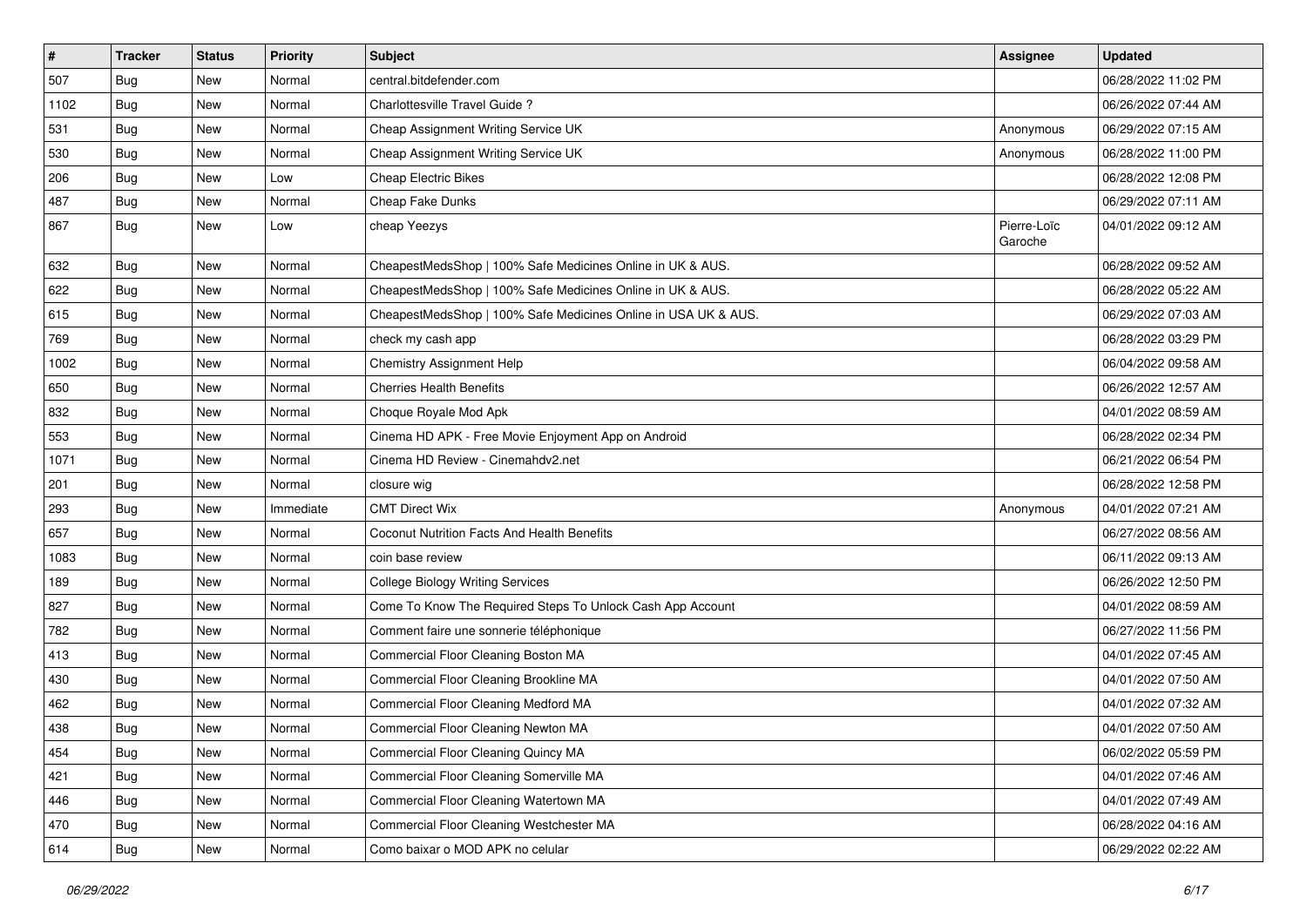| $\vert$ # | <b>Tracker</b> | <b>Status</b> | Priority  | <b>Subject</b>                                                               | <b>Assignee</b>        | <b>Updated</b>      |
|-----------|----------------|---------------|-----------|------------------------------------------------------------------------------|------------------------|---------------------|
| 874       | <b>Bug</b>     | <b>New</b>    | Normal    | Cómo descargar Minecraft Apk                                                 |                        | 06/26/2022 08:01 AM |
| 700       | Bug            | New           | Normal    | Cómo descargar Poppy Playtime                                                |                        | 04/01/2022 09:30 AM |
| 754       | Bug            | <b>New</b>    | Normal    | Cómo descargar tonos gratis de teléfono celular                              |                        | 06/26/2022 01:56 PM |
| 721       | <b>Bug</b>     | <b>New</b>    | Normal    | Cómo instalar un Mod Apk                                                     |                        | 06/24/2022 09:39 PM |
| 1086      | Bug            | <b>New</b>    | Immediate | Composite Engineer                                                           | Pierre-Loïc<br>Garoche | 06/10/2022 09:26 AM |
| 132       | Bug            | <b>New</b>    | Normal    | concrete-everything                                                          |                        | 06/28/2022 12:47 AM |
| 74        | Bug            | <b>New</b>    | Normal    | const is not supported inside contract                                       | Pierre-Loïc<br>Garoche | 06/29/2022 02:49 AM |
| 1124      | Bug            | New           | Normal    | Cookie clicker unblocked                                                     |                        | 06/24/2022 05:14 AM |
| 1122      | <b>Bug</b>     | <b>New</b>    | Normal    | Count the number of words on the Microsoft Word application in the phone     |                        | 06/23/2022 04:19 AM |
| 1041      | Bug            | New           | Normal    | Count words in Word on the computer                                          |                        | 05/27/2022 02:16 PM |
| 133       | Bug            | <b>New</b>    | Normal    | craftlabs                                                                    |                        | 06/29/2022 03:10 AM |
| 750       | Bug            | <b>New</b>    | Normal    | Create a Report Template                                                     |                        | 06/26/2022 04:27 PM |
| 1073      | Bug            | <b>New</b>    | Normal    | <b>Cricut Design Space</b>                                                   |                        | 06/07/2022 09:34 PM |
| 996       | Bug            | New           | Normal    | Cricut.com/setup                                                             |                        | 06/27/2022 07:12 AM |
| 1067      | Bug            | <b>New</b>    | Normal    | Cricut.com/setup                                                             |                        | 05/31/2022 12:19 PM |
| 1062      | Bug            | New           | Normal    | Cricut.com/setup                                                             |                        | 05/28/2022 12:26 PM |
| 1061      | Bug            | New           | Normal    | Cricut.com/setup                                                             |                        | 05/28/2022 12:24 PM |
| 1058      | <b>Bug</b>     | <b>New</b>    | Normal    | Cricut.com/setup                                                             |                        | 05/28/2022 08:28 AM |
| 1021      | Bug            | <b>New</b>    | Normal    | Cricut.com/setup                                                             |                        | 05/26/2022 12:21 AM |
| 1045      | <b>Bug</b>     | <b>New</b>    | Normal    | Cricut.com/setup                                                             |                        | 05/24/2022 10:45 AM |
| 1020      | Bug            | New           | Normal    | Cricut.com/setup                                                             |                        | 05/13/2022 11:14 AM |
| 1019      | Bug            | <b>New</b>    | Normal    | Cricut.com/setup                                                             |                        | 05/13/2022 11:13 AM |
| 1012      | Bug            | New           | Normal    | Cricut.com/setup                                                             |                        | 05/11/2022 11:30 AM |
| 1006      | Bug            | <b>New</b>    | Normal    | Cricut.com/setup                                                             |                        | 05/10/2022 01:22 PM |
| 714       | Bug            | New           | Normal    | Cuevana 3 Premium - Enjoy Your Favorite Movies and TV Shows on Your Smart TV |                        | 06/27/2022 11:43 PM |
| 912       | <b>Bug</b>     | <b>New</b>    | Normal    | <b>Cuphead Mobile Game Review</b>                                            |                        | 06/09/2022 10:14 AM |
| 144       | Bug            | New           | Normal    | curly bob lace front wigs                                                    |                        | 06/26/2022 01:44 PM |
| 169       | <b>Bug</b>     | New           | Normal    | CV Maker - UAE CV Writing Agency                                             |                        | 06/28/2022 05:38 PM |
| 628       | Bug            | New           | Normal    | CV reviewing services!                                                       |                        | 06/28/2022 12:17 AM |
| 1128      | Bug            | New           | Normal    | cvjvfbdi                                                                     | Hamza<br>Bourbouh      | 06/27/2022 01:52 PM |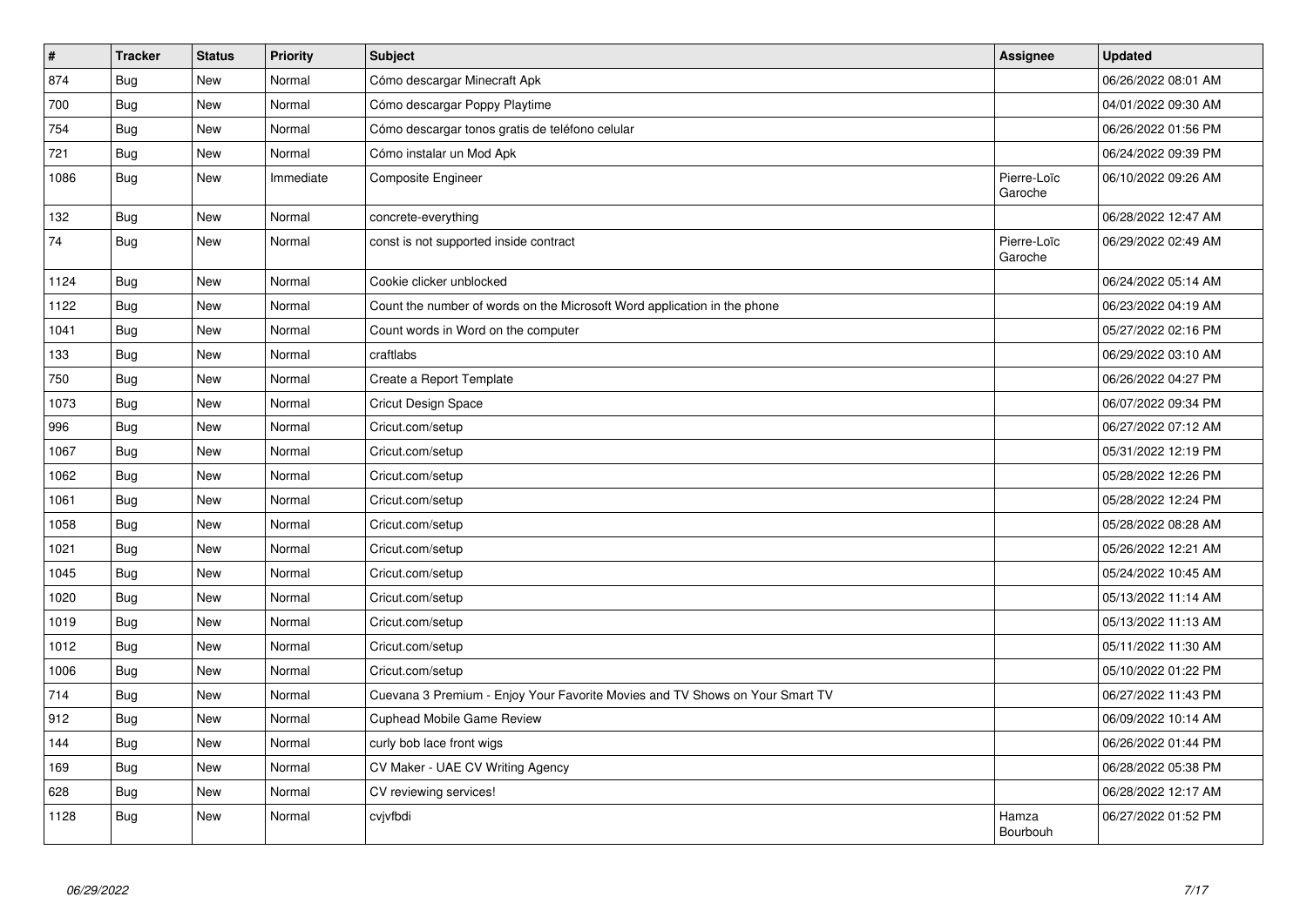| #    | Tracker    | <b>Status</b> | <b>Priority</b> | <b>Subject</b>                                                          | <b>Assignee</b>        | <b>Updated</b>      |
|------|------------|---------------|-----------------|-------------------------------------------------------------------------|------------------------|---------------------|
| 986  | <b>Bug</b> | New           | Normal          | dbhdsvbhdf                                                              | Christophe<br>Garion   | 06/27/2022 04:12 PM |
| 1076 | Bug        | New           | Normal          | DedicatedHosting4u                                                      |                        | 06/11/2022 09:15 AM |
| 592  | Bug        | New           | Normal          | Deezer Premium APK - Baixe músicas de qualquer lugar do mundo de graça  |                        | 06/27/2022 10:23 PM |
| 978  | Bug        | New           | Normal          | Delamore Lodge is a place to stay.                                      |                        | 06/27/2022 04:57 AM |
| 1051 | Bug        | New           | Normal          | Dental Supplies USA                                                     |                        | 06/11/2022 09:20 PM |
| 161  | Bug        | New           | Normal          | dfdrtyuio                                                               |                        | 06/27/2022 07:21 PM |
| 164  | Bug        | New           | Normal          | dfgbd                                                                   |                        | 06/28/2022 04:56 PM |
| 128  | <b>Bug</b> | New           | Normal          | dfgbd                                                                   |                        | 06/28/2022 09:48 AM |
| 165  | Bug        | <b>New</b>    | Normal          | dfgbd                                                                   |                        | 04/01/2022 07:57 AM |
| 166  | <b>Bug</b> | New           | Normal          | dfgbd                                                                   |                        | 04/01/2022 07:57 AM |
| 150  | Bug        | New           | Normal          | dfgh                                                                    |                        | 06/27/2022 05:59 PM |
| 158  | Bug        | New           | Normal          | dfghj zcvgh                                                             |                        | 06/27/2022 07:28 AM |
| 149  | <b>Bug</b> | New           | Normal          | dftgy                                                                   |                        | 06/28/2022 06:18 PM |
| 724  | Bug        | <b>New</b>    | Normal          | Dial Chime Customer support number for a quick response                 |                        | 06/29/2022 03:31 AM |
| 684  | Bug        | New           | Normal          | Difference between paper map and online map                             |                        | 06/28/2022 05:41 PM |
| 717  | Bug        | New           | Normal          | Disney Plus Apk - Watch Movies and TV Shows on Your Device              |                        | 06/27/2022 11:38 PM |
| 315  | Bug        | New           | Normal          | Dissertation help UK                                                    |                        | 06/28/2022 01:20 PM |
| 1074 | Bug        | New           | Normal          | Dissertation writing help at economical rates!                          | Christophe<br>Garion   | 06/06/2022 04:48 PM |
| 539  | Bug        | New           | Normal          | Do you want to know how to activate cash card through phone number?     |                        | 04/01/2022 09:25 AM |
| 516  | Bug        | New           | Normal          | Does Cash App Help To Get Cash App Refund Without Any Interruption?     |                        | 06/28/2022 12:20 AM |
| 833  | Bug        | <b>New</b>    | Normal          | Does Direct Deposit Hit Chime- seek Chime Customer Service              |                        | 04/01/2022 08:59 AM |
| 682  | <b>Bug</b> | New           | Normal          | Does Facebook customer service live chat allow to speak with someone?   |                        | 06/27/2022 05:19 PM |
| 676  | Bug        | New           | Normal          | Does Facebook customer service live chat allow to speak with someone?   |                        | 04/01/2022 09:39 AM |
| 822  | Bug        | New           | Normal          | Dowload Your Boyfriend Game                                             |                        | 06/28/2022 04:56 AM |
| 876  | <b>Bug</b> | New           | Normal          | Download Full-Size Profile Pictures of Your Favorite Users With InstaDP |                        | 04/01/2022 09:12 AM |
| 1034 | <b>Bug</b> | New           | Normal          | Download Teaching Feeling For Android                                   |                        | 05/20/2022 09:25 AM |
| 734  | <b>Bug</b> | New           | Normal          | DR. STRANGE: Multiverse of Scheduling Madness!                          |                        | 06/28/2022 07:07 AM |
| 795  | Bug        | New           | Normal          | Drift Boss - Exciting Race                                              |                        | 06/26/2022 06:32 PM |
| 1003 | Bug        | New           | Normal          | Drift F1 is a drifting car game inspired by F1's tracks.                | Pierre-Loïc<br>Garoche | 05/10/2022 10:52 AM |
| 727  | <b>Bug</b> | New           | Normal          | Drive for speed simulator mod apk                                       | Pierre-Loïc<br>Garoche | 06/27/2022 06:33 AM |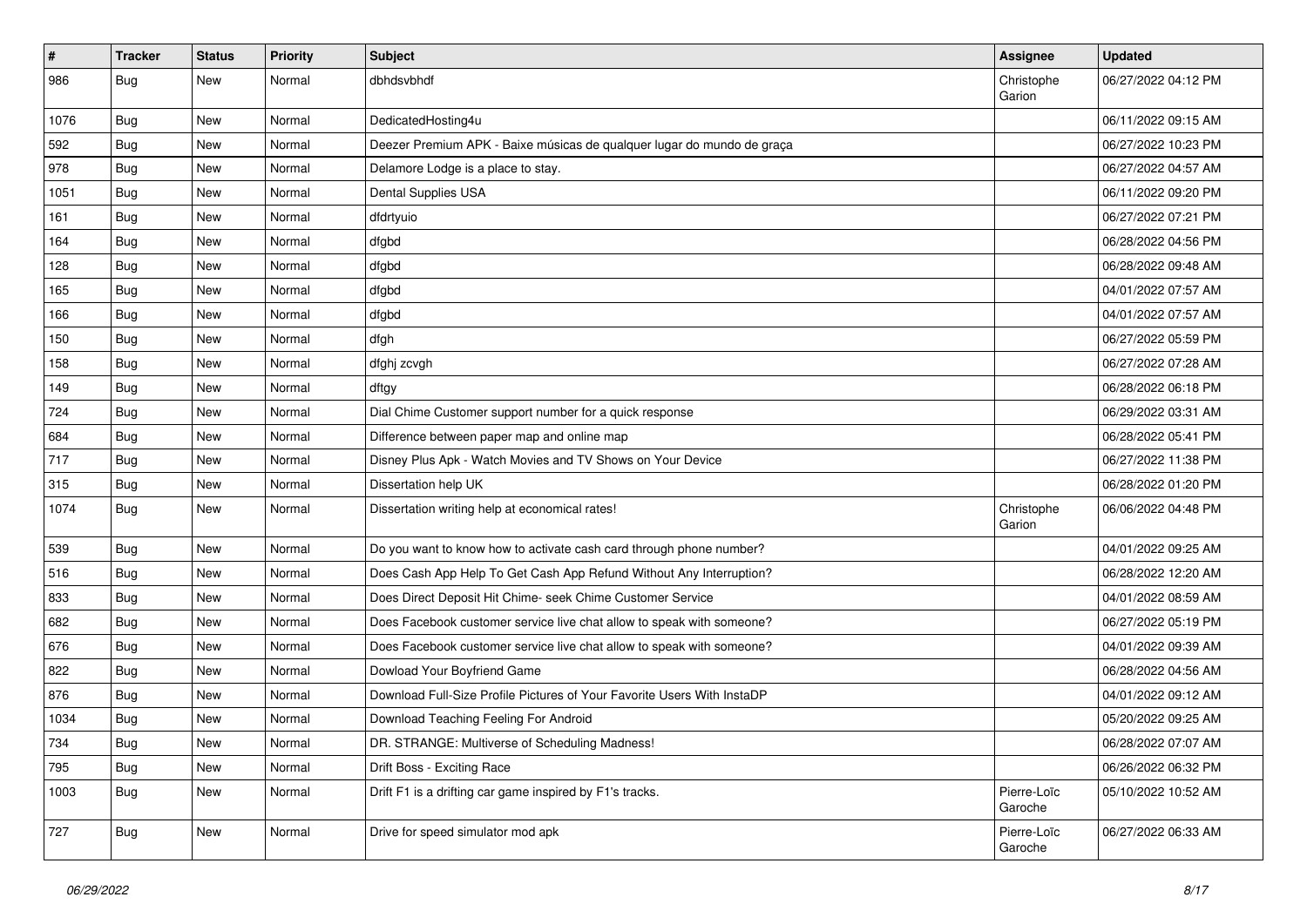| $\sharp$ | <b>Tracker</b> | <b>Status</b> | <b>Priority</b> | Subject                                                                                                                                                                                                                                                               | <b>Assignee</b>        | <b>Updated</b>      |
|----------|----------------|---------------|-----------------|-----------------------------------------------------------------------------------------------------------------------------------------------------------------------------------------------------------------------------------------------------------------------|------------------------|---------------------|
| 581      | Bug            | New           | Normal          | E-Learning Course Help                                                                                                                                                                                                                                                |                        | 06/28/2022 03:36 AM |
| 910      | Bug            | <b>New</b>    | Normal          | Each content looks unisize or not formated                                                                                                                                                                                                                            |                        | 04/06/2022 11:21 AM |
| 347      | <b>Bug</b>     | <b>New</b>    | Normal          | Eco/Green Cleaning Services in Chesapeake VA                                                                                                                                                                                                                          |                        | 06/29/2022 06:35 AM |
| 332      | <b>Bug</b>     | <b>New</b>    | Normal          | Eco/Green Cleaning Services in Norfolk VA                                                                                                                                                                                                                             |                        | 04/01/2022 07:25 AM |
| 317      | Bug            | <b>New</b>    | Normal          | Eco/Green Cleaning Services in Virginia Beach VA                                                                                                                                                                                                                      |                        | 06/27/2022 07:03 AM |
| 949      | <b>Bug</b>     | <b>New</b>    | Normal          | <b>Educational Games</b>                                                                                                                                                                                                                                              |                        | 06/15/2022 09:11 PM |
| 708      | Bug            | <b>New</b>    | Normal          | Efficient ways to proceed with the cash app dispute process?                                                                                                                                                                                                          |                        | 06/28/2022 04:03 AM |
| 655      | Bug            | <b>New</b>    | Normal          | <b>Eggplant Health Benefits</b>                                                                                                                                                                                                                                       |                        | 06/27/2022 03:40 PM |
| 593      | Bug            | <b>New</b>    | Normal          | Eiffel Spark Ultimate C2 SN series is a fully synthetic range of advanced performance engine oils blended in high<br>performance fully synthetic (PAO – polyalphaolefin) basestocks fortified with advanced technology additive<br>system, specifically formulated to |                        | 06/28/2022 08:34 PM |
| 1092     | Bug            | <b>New</b>    | Normal          | Ellison Estate Vineyard                                                                                                                                                                                                                                               |                        | 06/20/2022 12:03 PM |
| 350      | Bug            | <b>New</b>    | Normal          | Emergency Cleaning Services in Chesapeake VA                                                                                                                                                                                                                          |                        | 04/01/2022 07:14 AM |
| 351      | <b>Bug</b>     | <b>New</b>    | Normal          | Emergency Cleaning Services in Chesapeake VA                                                                                                                                                                                                                          |                        | 04/01/2022 07:14 AM |
| 335      | Bug            | <b>New</b>    | Normal          | Emergency Cleaning Services in Norfolk VA                                                                                                                                                                                                                             |                        | 04/01/2022 07:24 AM |
| 320      | <b>Bug</b>     | <b>New</b>    | Normal          | Emergency Cleaning Services in Virginia Beach VA                                                                                                                                                                                                                      |                        | 04/01/2022 07:27 AM |
| 561      | Bug            | <b>New</b>    | Normal          | Enjoy the Full YouTube Premium Experience With YouTube Premium Membership                                                                                                                                                                                             |                        | 06/27/2022 09:33 PM |
| 1117     | Bug            | <b>New</b>    | Normal          | Equal Words - Word search game for PC and Windows Phone                                                                                                                                                                                                               |                        | 06/29/2022 04:58 AM |
| 692      | Bug            | <b>New</b>    | Normal          | Esports 888b                                                                                                                                                                                                                                                          |                        | 06/12/2022 10:04 AM |
| 75       | Bug            | <b>New</b>    | Normal          | exception File "checks/algebraicLoop.ml", line 368, characters 16-22: Assertion failed                                                                                                                                                                                |                        | 06/28/2022 05:14 PM |
| 573      | Bug            | <b>New</b>    | Normal          | Experimente lo mejor en la aplicación Apk de juegos gratis                                                                                                                                                                                                            |                        | 06/28/2022 12:55 AM |
| 92       | Bug            | <b>New</b>    | High            | expression should have been normalized in EMF backend                                                                                                                                                                                                                 | Pierre-Loïc<br>Garoche | 06/29/2022 12:05 AM |
| 135      | Bug            | New           | Normal          | factspress                                                                                                                                                                                                                                                            |                        | 04/01/2022 07:52 AM |
| 258      | Bug            | <b>New</b>    | Normal          | Fake Nike Dunk High AMBUSH Deep Royal                                                                                                                                                                                                                                 |                        | 06/29/2022 07:24 AM |
| 497      | Bug            | <b>New</b>    | Normal          | Fake Nike Dunk Low Off-White Lot 50                                                                                                                                                                                                                                   |                        | 06/29/2022 03:48 AM |
| 256      | <b>Bug</b>     | <b>New</b>    | Normal          | <b>Fake Travis Scott Shoes</b>                                                                                                                                                                                                                                        |                        | 04/01/2022 08:12 AM |
| 977      | Bug            | <b>New</b>    | Normal          | Fans of the Old Country will like this book.                                                                                                                                                                                                                          |                        | 06/26/2022 05:54 AM |
| 268      | Bug            | New           | Normal          | Fashionj                                                                                                                                                                                                                                                              |                        | 04/01/2022 08:20 AM |
| 154      | Bug            | New           | Normal          | fdgyyrut gyrtrw                                                                                                                                                                                                                                                       |                        | 06/27/2022 01:21 AM |
| 915      | Bug            | New           | Normal          | Finance dissertation writing                                                                                                                                                                                                                                          |                        | 04/07/2022 09:22 AM |
| 1091     | Bug            | New           | Normal          | Find family fun indoors and outdoors in the Jungfrau Region                                                                                                                                                                                                           |                        | 06/14/2022 09:33 AM |
| 985      | Bug            | New           | Normal          | Find out the vitality of Facebook Phone Number:                                                                                                                                                                                                                       |                        | 06/27/2022 05:39 AM |
| 316      | <b>Bug</b>     | New           | Normal          | Finden Sie den besten Klingelton für Ihr Telefon                                                                                                                                                                                                                      |                        | 06/24/2022 10:28 PM |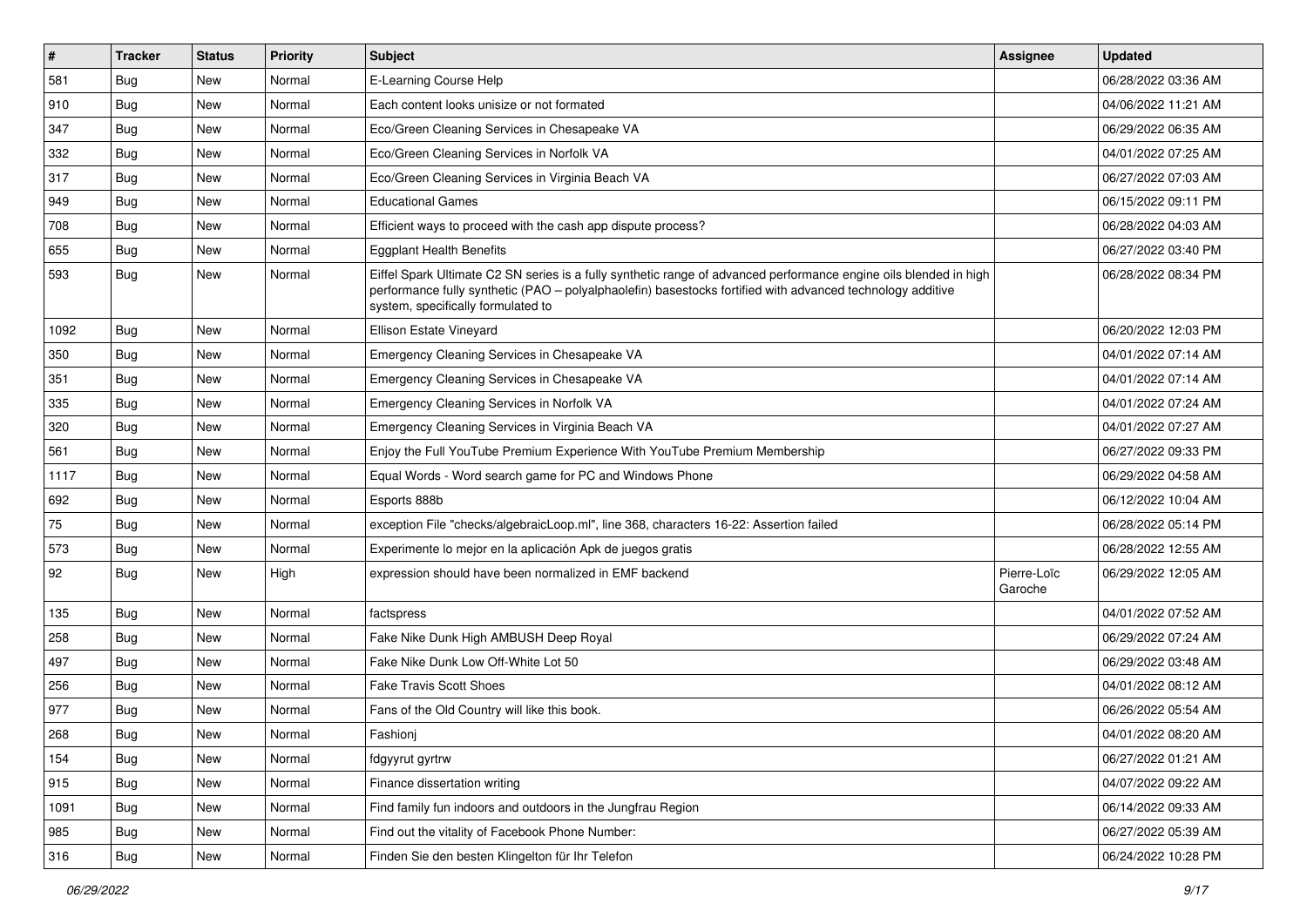| $\sharp$ | <b>Tracker</b> | <b>Status</b> | <b>Priority</b> | <b>Subject</b>                                                  | <b>Assignee</b> | <b>Updated</b>      |
|----------|----------------|---------------|-----------------|-----------------------------------------------------------------|-----------------|---------------------|
| 983      | Bug            | New           | Normal          | Finding issue in tekken 3 game?                                 |                 | 06/28/2022 03:26 AM |
| 982      | Bug            | New           | Normal          | Five sites that let you download free scenarios for your iPhone |                 | 05/07/2022 09:34 PM |
| 213      | <b>Bug</b>     | New           | Normal          | fix HP Notebook Missing Operating System Error Message          |                 | 04/01/2022 08:53 AM |
| 475      | Bug            | <b>New</b>    | Normal          | Floor Cleaning Arlington MA                                     |                 | 06/28/2022 06:51 AM |
| 411      | Bug            | <b>New</b>    | Normal          | Floor Cleaning Boston MA                                        |                 | 04/01/2022 07:47 AM |
| 427      | <b>Bug</b>     | New           | Normal          | Floor Cleaning Brookline MA                                     |                 | 04/01/2022 07:46 AM |
| 460      | Bug            | New           | Normal          | Floor Cleaning Medford MA                                       |                 | 06/28/2022 01:07 PM |
| 436      | Bug            | New           | Normal          | Floor Cleaning Newton MA                                        |                 | 04/01/2022 07:50 AM |
| 452      | <b>Bug</b>     | New           | Normal          | Floor Cleaning Quincy MA                                        |                 | 04/01/2022 07:48 AM |
| 419      | Bug            | <b>New</b>    | Normal          | Floor Cleaning Somerville MA                                    |                 | 04/01/2022 07:46 AM |
| 444      | Bug            | New           | Normal          | Floor Cleaning Watertown MA                                     |                 | 04/01/2022 07:49 AM |
| 468      | Bug            | New           | Normal          | Floor Cleaning Westchester MA                                   |                 | 06/27/2022 02:41 AM |
| 473      | Bug            | <b>New</b>    | Normal          | Floor Stripping Arlington MA                                    |                 | 06/28/2022 06:09 PM |
| 409      | Bug            | New           | Normal          | Floor Stripping Boston MA                                       |                 | 04/01/2022 07:47 AM |
| 425      | Bug            | <b>New</b>    | Normal          | Floor Stripping Brookline MA                                    |                 | 04/01/2022 07:45 AM |
| 458      | Bug            | New           | Normal          | Floor Stripping Medford MA                                      |                 | 04/01/2022 07:32 AM |
| 434      | Bug            | <b>New</b>    | Normal          | Floor Stripping Newton MA                                       |                 | 04/01/2022 07:50 AM |
| 450      | Bug            | <b>New</b>    | Normal          | Floor Stripping Quincy MA                                       |                 | 06/29/2022 06:32 AM |
| 417      | Bug            | New           | Normal          | Floor Stripping Somerville MA                                   |                 | 04/01/2022 07:46 AM |
| 442      | Bug            | New           | Normal          | Floor Stripping Watertown MA                                    |                 | 04/01/2022 07:49 AM |
| 466      | Bug            | New           | Normal          | Floor Stripping Westchester MA                                  |                 | 06/28/2022 03:45 AM |
| 474      | Bug            | <b>New</b>    | Normal          | Floor Waxing Arlington MA                                       |                 | 06/28/2022 08:10 PM |
| 410      | Bug            | <b>New</b>    | Normal          | Floor Waxing Boston MA                                          |                 | 04/01/2022 07:47 AM |
| 426      | Bug            | New           | Normal          | Floor Waxing Brookline MA                                       |                 | 04/01/2022 07:49 AM |
| 459      | Bug            | New           | Normal          | Floor Waxing Medford MA                                         |                 | 04/01/2022 07:32 AM |
| 435      | <b>Bug</b>     | <b>New</b>    | Normal          | Floor Waxing Newton MA                                          |                 | 04/01/2022 07:50 AM |
| 451      | Bug            | New           | Normal          | Floor Waxing Quincy MA                                          |                 | 04/01/2022 07:48 AM |
| 418      | <b>Bug</b>     | New           | Normal          | Floor Waxing Somerville MA                                      |                 | 04/01/2022 07:46 AM |
| 443      | Bug            | New           | Normal          | Floor Waxing Watertown MA                                       |                 | 04/01/2022 07:51 AM |
| 467      | Bug            | New           | Normal          | Floor Waxing Westchester MA                                     |                 | 04/01/2022 07:31 AM |
| 253      | Bug            | New           | Normal          | Florence Lawrence                                               |                 | 06/28/2022 01:31 AM |
| 232      | Bug            | New           | Normal          | FM whatsapp messaging app.                                      |                 | 06/27/2022 10:04 AM |
| 956      | <b>Bug</b>     | New           | Normal          | FNF Free Mods Online                                            |                 | 06/25/2022 09:59 PM |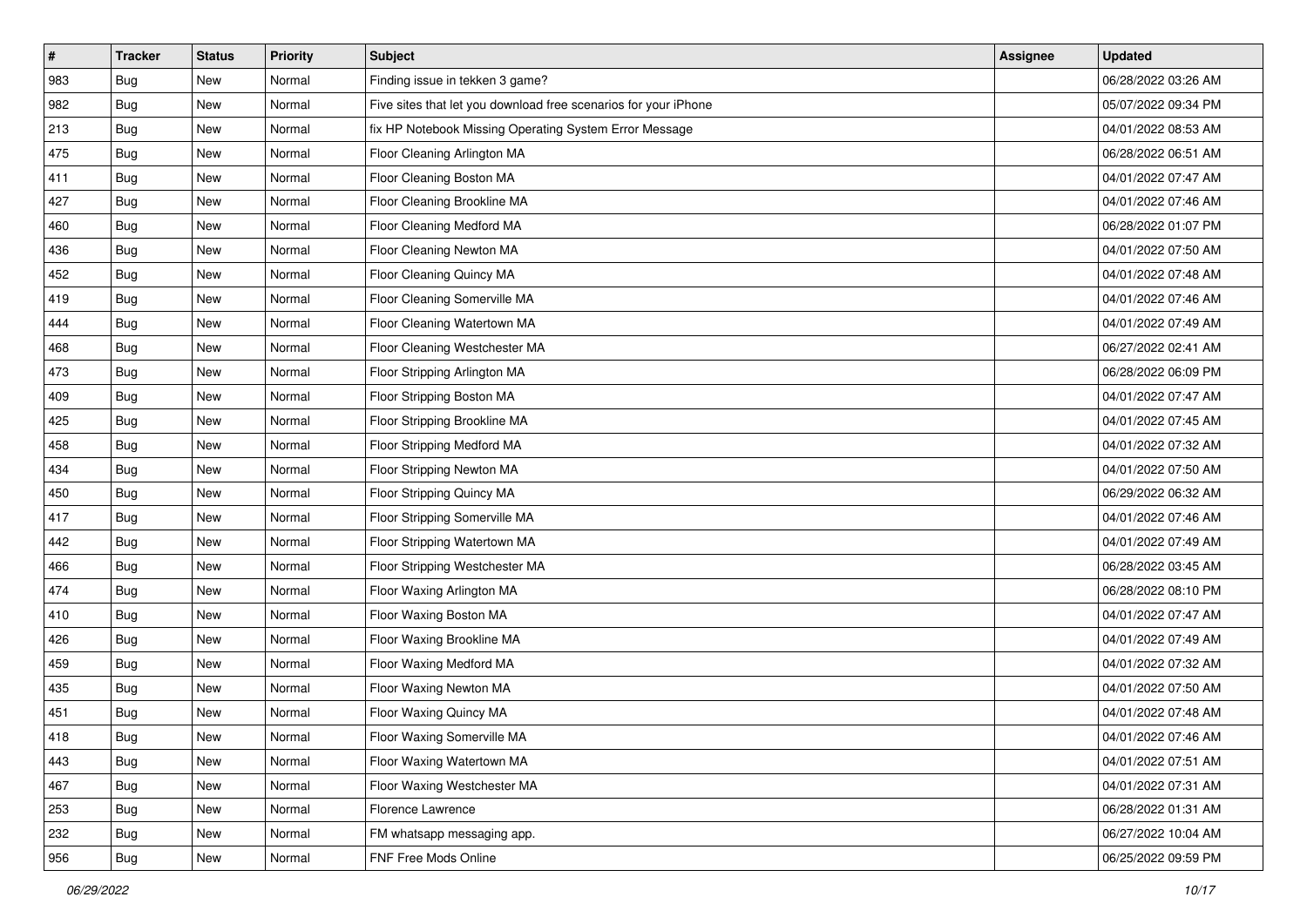| $\sharp$ | <b>Tracker</b> | <b>Status</b> | <b>Priority</b> | Subject                                                                          | <b>Assignee</b> | <b>Updated</b>      |
|----------|----------------|---------------|-----------------|----------------------------------------------------------------------------------|-----------------|---------------------|
| 774      | Bug            | New           | Normal          | Follow proper initiatives                                                        |                 | 06/27/2022 07:54 PM |
| 765      | Bug            | New           | Normal          | Follow proper initiatives to check my cash app                                   |                 | 06/25/2022 10:08 AM |
| 590      | <b>Bug</b>     | New           | Normal          | Follow proper initiatives to check my cash app card balance:                     |                 | 06/27/2022 09:57 AM |
| 577      | Bug            | <b>New</b>    | Normal          | Follow these easy steps to make Admiral Casino Login                             |                 | 06/28/2022 03:52 AM |
| 703      | Bug            | <b>New</b>    | Normal          | For real-time help, dial Facebook customer service number                        |                 | 06/29/2022 12:30 AM |
| 157      | <b>Bug</b>     | New           | Normal          | Forget cash app pin                                                              |                 | 06/28/2022 10:50 PM |
| 515      | Bug            | New           | Normal          | Fragment Nike Dunk High Tokyo Fake                                               |                 | 06/29/2022 05:13 AM |
| 979      | Bug            | New           | Normal          | Free Gas Cards for the Unemployed                                                |                 | 06/25/2022 09:02 PM |
| 980      | <b>Bug</b>     | New           | Normal          | Free Gas Cards for the Unemployed                                                |                 | 06/28/2022 02:54 PM |
| 219      | Bug            | <b>New</b>    | Normal          | Free Ringtones for Cell Phones.                                                  |                 | 06/28/2022 11:49 PM |
| 781      | Bug            | New           | Normal          | Free Whatsapp Group to Join                                                      |                 | 06/28/2022 11:48 AM |
| 923      | <b>Bug</b>     | New           | Normal          | frenchies for sale                                                               |                 | 04/11/2022 02:35 PM |
| 957      | Bug            | <b>New</b>    | Normal          | From Where I Can Get Cheap Writing Services?                                     |                 | 04/20/2022 05:06 AM |
| 789      | <b>Bug</b>     | New           | Normal          | Full version                                                                     |                 | 06/28/2022 10:51 PM |
| 393      | Bug            | <b>New</b>    | Normal          | Furniture Assembly Services in Annapolis MD                                      |                 | 04/01/2022 07:16 AM |
| 369      | <b>Bug</b>     | New           | Normal          | Furniture Assembly Services in Arlington County VA                               |                 | 04/01/2022 07:12 AM |
| 357      | Bug            | <b>New</b>    | Normal          | Furniture Assembly Services in Baltimore MD                                      |                 | 04/01/2022 07:12 AM |
| 375      | Bug            | <b>New</b>    | Normal          | Furniture Assembly Services in Fairfax VA                                        |                 | 04/01/2022 07:18 AM |
| 405      | <b>Bug</b>     | New           | Normal          | Furniture Assembly Services in Gaithersburg MD                                   |                 | 04/01/2022 07:47 AM |
| 381      | Bug            | <b>New</b>    | Normal          | Furniture Assembly Services in McLean VA                                         |                 | 04/01/2022 07:17 AM |
| 399      | <b>Bug</b>     | New           | Normal          | Furniture Assembly Services in Potomac MD                                        |                 | 04/01/2022 07:15 AM |
| 387      | <b>Bug</b>     | <b>New</b>    | Normal          | Furniture Assembly Services in Sterling VA                                       |                 | 04/01/2022 07:18 AM |
| 363      | Bug            | <b>New</b>    | Normal          | Furniture Assembly Services in Washington DC                                     |                 | 04/01/2022 07:13 AM |
| 849      | Bug            | New           | Normal          | FutEmax App Apk - Watch Soccer, Fantasy Football, And More On Your Mobile Device |                 | 04/01/2022 09:04 AM |
| 1053     | Bug            | New           | Normal          | Game Geometry Dash                                                               |                 | 05/26/2022 11:30 AM |
| 1118     | <b>Bug</b>     | <b>New</b>    | Normal          | Gameplay Minecraft                                                               |                 | 06/27/2022 10:33 AM |
| 412      | <b>Bug</b>     | New           | Normal          | Germs Removal Boston MA                                                          |                 | 04/01/2022 07:47 AM |
| 429      | <b>Bug</b>     | New           | Normal          | Germs Removal Brookline MA                                                       |                 | 04/01/2022 07:51 AM |
| 428      | Bug            | New           | Normal          | Germs Removal Brookline MA                                                       |                 | 04/01/2022 07:47 AM |
| 461      | Bug            | New           | Normal          | Germs Removal Medford MA                                                         |                 | 06/28/2022 04:15 AM |
| 437      | Bug            | New           | Normal          | Germs Removal Newton MA                                                          |                 | 04/01/2022 07:50 AM |
| 453      | <b>Bug</b>     | New           | Normal          | Germs Removal Quincy MA                                                          |                 | 04/01/2022 07:48 AM |
| 420      | <b>Bug</b>     | New           | Normal          | Germs Removal Somerville MA                                                      |                 | 04/01/2022 07:46 AM |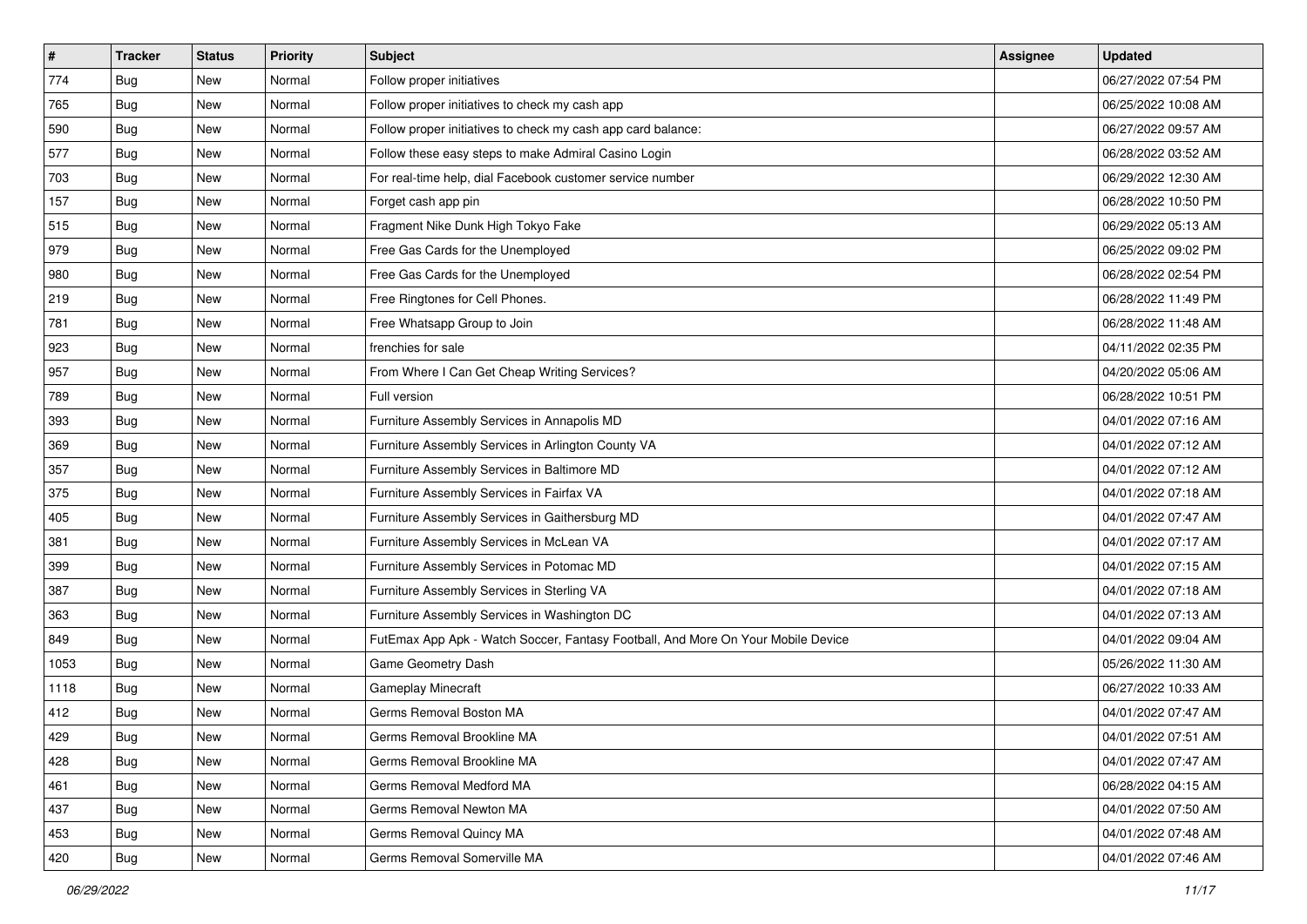| $\vert$ # | <b>Tracker</b> | <b>Status</b> | <b>Priority</b> | Subject                                                                                                                                                                                                                                           | <b>Assignee</b>        | <b>Updated</b>      |
|-----------|----------------|---------------|-----------------|---------------------------------------------------------------------------------------------------------------------------------------------------------------------------------------------------------------------------------------------------|------------------------|---------------------|
| 445       | <b>Bug</b>     | New           | Normal          | Germs Removal Watertown MA                                                                                                                                                                                                                        |                        | 04/01/2022 07:49 AM |
| 469       | Bug            | <b>New</b>    | Normal          | Germs Removal Westchester MA                                                                                                                                                                                                                      |                        | 06/28/2022 10:40 AM |
| 641       | Bug            | New           | Normal          | Get Best Economics Dissertation Writing Service                                                                                                                                                                                                   |                        | 06/25/2022 10:04 AM |
| 489       | Bug            | New           | Normal          | Get cash app refund instantly if sent to the wrong person                                                                                                                                                                                         |                        | 06/28/2022 04:37 PM |
| 959       | Bug            | <b>New</b>    | Normal          | Get connected with cash app team-How to get money off cash app at walmart without card                                                                                                                                                            |                        | 06/27/2022 08:52 AM |
| 732       | <b>Bug</b>     | New           | Normal          | Get rectifications steps about why cash app transfer failed                                                                                                                                                                                       |                        | 06/26/2022 03:28 PM |
| 547       | Bug            | New           | Normal          | Get rid of the issue of cash app down by calling experts.                                                                                                                                                                                         |                        | 06/26/2022 10:38 AM |
| 668       | Bug            | New           | Normal          | Get to know Cash App Refund Process here                                                                                                                                                                                                          |                        | 06/29/2022 07:21 AM |
| 535       | Bug            | New           | Normal          | Getting Tangled Problems When You Try To Apply For Cash App Delete Account                                                                                                                                                                        | Christophe<br>Garion   | 06/26/2022 04:51 PM |
| 162       | Bug            | <b>New</b>    | Normal          | gfyuik9                                                                                                                                                                                                                                           | Hamza<br>Bourbouh      | 04/01/2022 08:01 AM |
| 120       | Bug            | New           | Normal          | ghfjtkx                                                                                                                                                                                                                                           | Pierre-Loïc<br>Garoche | 06/28/2022 04:35 AM |
| 965       | Bug            | <b>New</b>    | Normal          | Go with cash app customer service to know where I can load my cash app card                                                                                                                                                                       |                        | 06/28/2022 04:30 AM |
| 118       | Bug            | <b>New</b>    | Normal          | golf                                                                                                                                                                                                                                              | Anonymous              | 06/28/2022 02:52 AM |
| 892       | Bug            | New           | Normal          | Good game                                                                                                                                                                                                                                         |                        | 04/01/2022 09:15 AM |
| 834       | Bug            | <b>New</b>    | Normal          | Grasp the secret to relieve stress and fatigue                                                                                                                                                                                                    |                        | 04/01/2022 08:57 AM |
| 818       | Bug            | New           | Normal          | Have you ever played a basketball game?                                                                                                                                                                                                           | Corentin<br>Lauverjat  | 04/01/2022 08:55 AM |
| 285       | Bug            | <b>New</b>    | Normal          | Have you ever written an essay?                                                                                                                                                                                                                   |                        | 06/27/2022 08:05 PM |
| 137       | <b>Bug</b>     | New           | Normal          | hcbets                                                                                                                                                                                                                                            |                        | 04/01/2022 07:52 AM |
| 492       | Bug            | <b>New</b>    | Normal          | HD Streamz MOD APK v3.5.5 (Keine Werbung)                                                                                                                                                                                                         |                        | 06/29/2022 06:43 AM |
| 295       | <b>Bug</b>     | New           | Normal          | Headliner Repair Services in Jonesboro GA                                                                                                                                                                                                         |                        | 04/01/2022 07:21 AM |
| 305       | Bug            | New           | Normal          | Headliner Repair Services in Norcross GA                                                                                                                                                                                                          |                        | 04/01/2022 07:19 AM |
| 1088      | Bug            | <b>New</b>    | Normal          | Health And Fitness Tips 2022                                                                                                                                                                                                                      | Pierre-Loïc<br>Garoche | 06/20/2022 06:42 AM |
| 181       | Bug            | <b>New</b>    | Normal          | <b>Healthcare Custom Writing Services</b>                                                                                                                                                                                                         |                        | 06/29/2022 02:06 AM |
| 182       | Bug            | <b>New</b>    | Normal          | <b>Healthcare Custom Writing Services</b>                                                                                                                                                                                                         |                        | 06/28/2022 10:53 AM |
| 627       | Bug            | New           | Normal          | <b>HELO</b>                                                                                                                                                                                                                                       |                        | 06/28/2022 11:28 AM |
| 544       | Bug            | New           | Normal          | Hey! I had a very cool idea to order our general picture on canvas for my family as a gift. But couldn't find a good<br>one. Once my friend advised me this article in which I found what I was looking for and gave a cool gift to my<br>family. |                        | 06/27/2022 04:10 AM |
| 187       | <b>Bug</b>     | New           | Normal          | High Quality Replic 350 V2 Carbon                                                                                                                                                                                                                 |                        | 04/01/2022 08:40 AM |
| 508       | <b>Bug</b>     | New           | Normal          | hire a professional dissertation help                                                                                                                                                                                                             |                        | 06/28/2022 04:58 PM |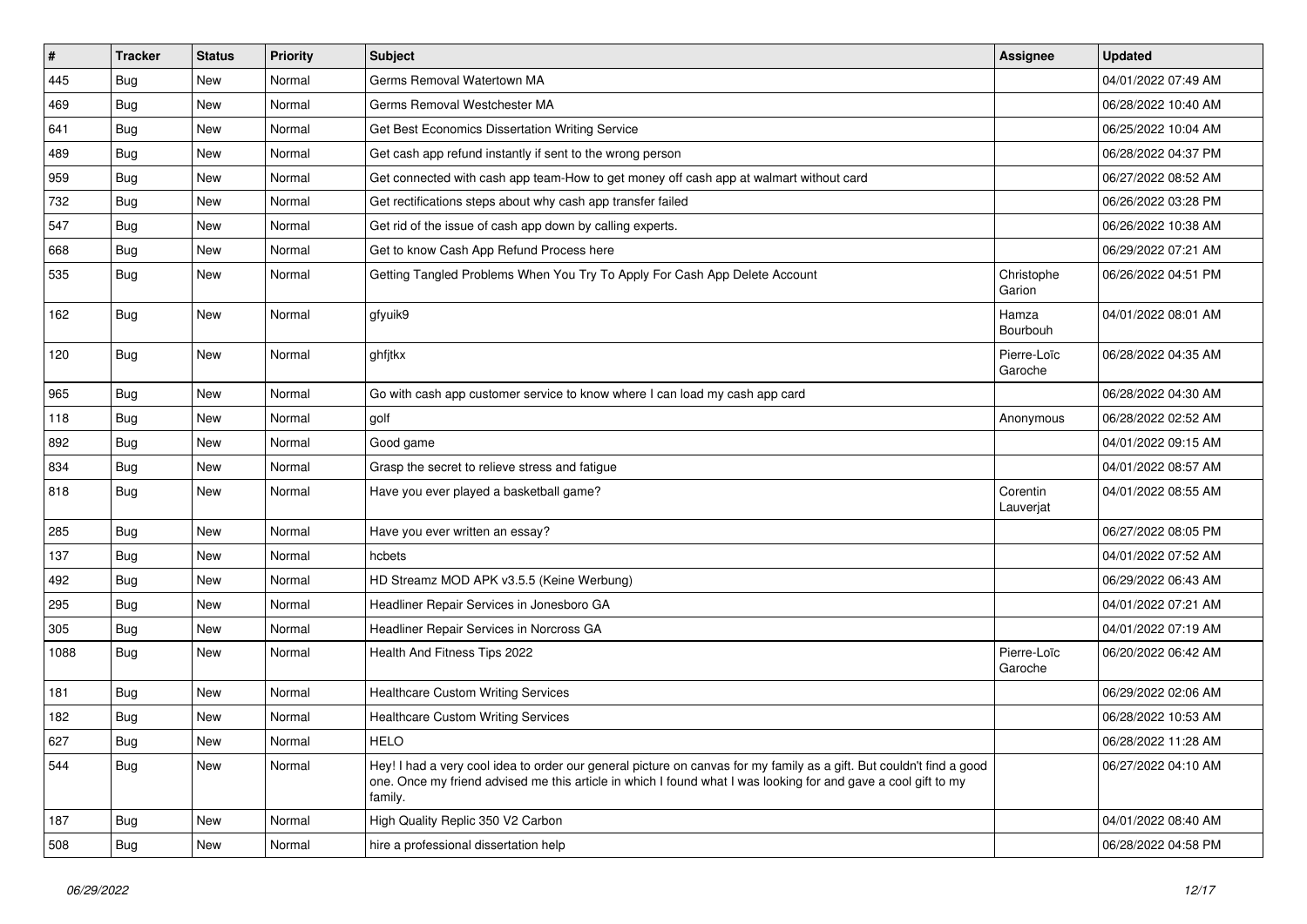| $\pmb{\#}$ | Tracker    | <b>Status</b> | <b>Priority</b> | <b>Subject</b>                                                                   | <b>Assignee</b>        | <b>Updated</b>      |
|------------|------------|---------------|-----------------|----------------------------------------------------------------------------------|------------------------|---------------------|
| 195        | Bug        | New           | Normal          | homoeobazaar                                                                     |                        | 04/01/2022 08:23 AM |
| 196        | Bug        | New           | Normal          | Homoeobazaar For Homeopathy Medicines                                            |                        | 06/27/2022 02:18 PM |
| 671        | Bug        | <b>New</b>    | Normal          | Hot games                                                                        | Pierre-Loïc<br>Garoche | 06/29/2022 12:40 AM |
| 274        | Bug        | New           | Normal          | How AI is transforming coupon marketing campaigns?                               | Anonymous              | 06/27/2022 01:54 PM |
| 589        | <b>Bug</b> | New           | Normal          | How can I get the cash app phone number of customer support?                     |                        | 06/28/2022 07:11 AM |
| 629        | Bug        | <b>New</b>    | Normal          | How Can I Load Cash App Card at Walmart straight away?                           |                        | 06/28/2022 06:07 AM |
| 631        | Bug        | New           | Normal          | How Can I Load Cash App Card at Walmart straight away?                           |                        | 06/26/2022 04:07 PM |
| 630        | Bug        | New           | Normal          | How Can I Load Cash App Card at Walmart straight away?                           |                        | 06/26/2022 12:04 AM |
| 933        | Bug        | <b>New</b>    | Normal          | How Can I Watch Movies on My Mobile Phone                                        |                        | 06/24/2022 12:55 AM |
| 706        | <b>Bug</b> | New           | Normal          | How Can You Cancel A Cash App Payment Without Any Prior Information?             |                        | 06/26/2022 09:13 AM |
| 501        | Bug        | New           | Normal          | How Do I Annihilate Cash App Transfer Failed Problems Effectively                | Pierre-Loïc<br>Garoche | 06/29/2022 04:33 AM |
| 815        | Bug        | New           | Normal          | how do i call cash app customer service                                          | Xavier Thirioux        | 06/28/2022 01:04 PM |
| 971        | <b>Bug</b> | <b>New</b>    | Normal          | How Do I Check Balance On Cash App Card With Optimum Ease?                       |                        | 06/27/2022 08:16 PM |
| 783        | Bug        | New           | Normal          | How Do I Determine The Reasons And Solutions To Fix Cash App Transfer Failed?    |                        | 06/27/2022 08:58 PM |
| 1106       | Bug        | New           | Normal          | How Do I Get Cash App ++ Without Confronting Any Technical Glitches?             |                        | 06/25/2022 09:53 PM |
| 719        | Bug        | New           | Normal          | How Do I Send \$5000 Through Cash App Account With Ease?                         |                        | 06/26/2022 10:14 PM |
| 758        | Bug        | New           | Normal          | How Do I Study Consistently For Hours?                                           |                        | 06/27/2022 12:49 AM |
| 737        | <b>Bug</b> | New           | Normal          | How Do I Talk To A Live Person At Facebook If Anything Is Doubtful?              |                        | 06/27/2022 09:59 PM |
| 1087       | <b>Bug</b> | New           | Normal          | How do new writers start out?                                                    |                        | 06/10/2022 03:25 PM |
| 796        | <b>Bug</b> | <b>New</b>    | Normal          | How Does Cash App ++ actually work and What is the process of it                 |                        | 06/29/2022 05:10 AM |
| 720        | Bug        | <b>New</b>    | Normal          | How does Cash App Phone Number provide a quick treatment?                        |                        | 06/27/2022 08:02 AM |
| 524        | <b>Bug</b> | New           | Normal          | How Does Google Account Recovery Work If Your Account Is Hacked?                 |                        | 06/29/2022 05:32 AM |
| 733        | Bug        | New           | Normal          | How does one go about getting a book deal?                                       |                        | 06/28/2022 06:35 PM |
| 928        | Bug        | <b>New</b>    | Normal          | How Does Sutton Bank Cash App Customer Service Help In Answering Your Questions? |                        | 04/12/2022 11:36 AM |
| 215        | <b>Bug</b> | <b>New</b>    | Normal          | How For Top Level Cell Phone For You                                             |                        | 06/27/2022 09:19 PM |
| 633        | <b>Bug</b> | New           | Normal          | How i can i solve my issue                                                       |                        | 04/01/2022 09:38 AM |
| 742        | Bug        | New           | Normal          | How Long Does Cash App Support Take To Respond For A Better Support?             |                        | 06/25/2022 11:00 PM |
| 916        | Bug        | New           | Normal          | How long does it take to write a book?                                           |                        | 04/07/2022 12:15 PM |
| 955        | Bug        | New           | Normal          | How Long Does Verification Take On Cash App If You Apply For The Verification?   | Christophe<br>Garion   | 06/25/2022 10:50 PM |
| 571        | <b>Bug</b> | New           | Normal          | How may the Cash app dispute your trade?                                         | Pierre-Loïc<br>Garoche | 06/28/2022 03:52 PM |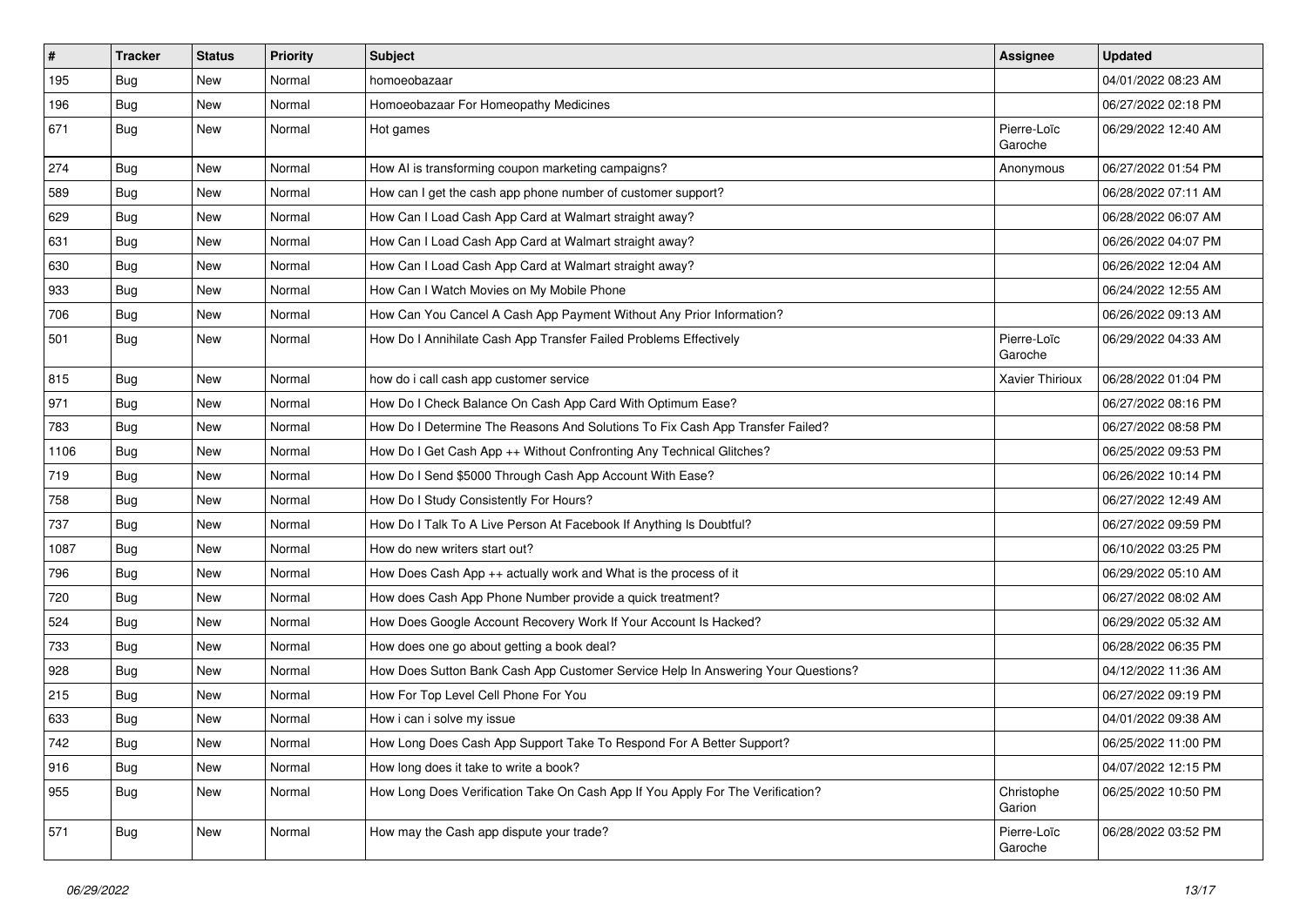| $\vert$ # | <b>Tracker</b> | <b>Status</b> | <b>Priority</b> | <b>Subject</b>                                                            | <b>Assignee</b>        | <b>Updated</b>      |
|-----------|----------------|---------------|-----------------|---------------------------------------------------------------------------|------------------------|---------------------|
| 738       | <b>Bug</b>     | New           | Normal          | How Much Amount Do I Get Using The Referral Code For Cash App?            |                        | 06/27/2022 03:58 PM |
| 217       | Bug            | New           | Normal          | How this service matter most?                                             |                        | 06/27/2022 06:48 PM |
| 1115      | <b>Bug</b>     | New           | Normal          | How to access your saved favorite Tiktok                                  |                        | 06/28/2022 03:59 PM |
| 784       | <b>Bug</b>     | New           | Normal          | How To Add Money On Cash App Card And Check The Funds?                    |                        | 06/28/2022 12:36 PM |
| 762       | <b>Bug</b>     | <b>New</b>    | Normal          | How To Add Money To A Cash App Card If Struggling With Low Amount?        |                        | 06/27/2022 09:58 PM |
| 678       | <b>Bug</b>     | New           | Normal          | How to be a winner in buidnow gg                                          |                        | 06/28/2022 10:22 AM |
| 972       | Bug            | New           | Normal          | How To Borrow Money From The Cash App? Get To Know About The Same         |                        | 04/25/2022 07:30 AM |
| 852       | <b>Bug</b>     | New           | Normal          | How to cancel your French Bee flight within 24 hours?                     |                        | 04/01/2022 09:13 AM |
| 882       | <b>Bug</b>     | New           | Normal          | How to change bank account on cash app?                                   |                        | 04/01/2022 09:16 AM |
| 906       | Bug            | New           | Normal          | How To Change Cash App From Business To Personal Account For Any Reasons? |                        | 04/04/2022 09:57 AM |
| 1009      | Bug            | New           | Normal          | How to change routing number on Cash App?                                 |                        | 05/11/2022 07:13 AM |
| 1025      | Bug            | New           | Normal          | how to change the logo in wordpress                                       |                        | 06/25/2022 06:20 PM |
| 518       | Bug            | <b>New</b>    | Normal          | How To Check The Balance Of Cash App Account By Taking Cash App Support?  |                        | 06/28/2022 08:51 PM |
| 536       | Bug            | New           | Normal          | How to check the balance on the cash app card                             | Hamza<br>Bourbouh      | 06/29/2022 06:42 AM |
| 1024      | Bug            | New           | Normal          | How to choose the right broker                                            |                        | 06/25/2022 06:23 PM |
| 533       | <b>Bug</b>     | New           | Normal          | How to complete the homework assignments in economics in the easiest way? |                        | 06/28/2022 06:26 PM |
| 1101      | Bug            | <b>New</b>    | Normal          | How to Delete Cash App History at once?                                   |                        | 06/27/2022 01:33 PM |
| 1064      | Bug            | New           | Normal          | How to delete Cash App history?                                           | Pierre-Loïc<br>Garoche | 06/11/2022 10:29 AM |
| 976       | Bug            | <b>New</b>    | Normal          | How to delete the cash app account history right now?                     | Hamza<br>Bourbouh      | 06/28/2022 11:22 AM |
| 697       | Bug            | <b>New</b>    | Normal          | How to Descargar Pura TV For Android                                      |                        | 06/28/2022 04:43 PM |
| 984       | Bug            | New           | Normal          | How to disable, permanently delete Twitter account on phone, PC           |                        | 06/26/2022 08:28 AM |
| 826       | <b>Bug</b>     | New           | Normal          | How to Dowload MXL TV Premium                                             |                        | 05/26/2022 03:34 PM |
| 966       | <b>Bug</b>     | New           | Normal          | How to Download the Filmes                                                |                        | 06/27/2022 03:25 AM |
| 1129      | Bug            | New           | Normal          | how to enable direct deposit on cash app?                                 |                        | 06/28/2022 10:44 AM |
| 591       | Bug            | New           | Normal          | How To Find Facebook Modifications For Your Spotify Premium Apk?          |                        | 06/29/2022 12:40 AM |
| 1038      | Bug            | New           | Normal          | How to Fix Canon Printer Offline ISsue                                    | Pierre-Loïc<br>Garoche | 05/27/2022 05:25 AM |
| 541       | Bug            | New           | Normal          | How to fix the cash app payment failed errors?                            |                        | 06/28/2022 10:56 PM |
| 574       | Bug            | New           | Normal          | How to fix the Epson printer offline issue due to a wired connection?     |                        | 06/28/2022 12:52 PM |
| 1069      | Bug            | New           | Normal          | how to get cash app support phone number 24*7 available                   |                        | 06/21/2022 08:36 PM |
| 1079      | Bug            | New           | Normal          | How to get cheap psychology assignment?                                   |                        | 06/15/2022 06:00 AM |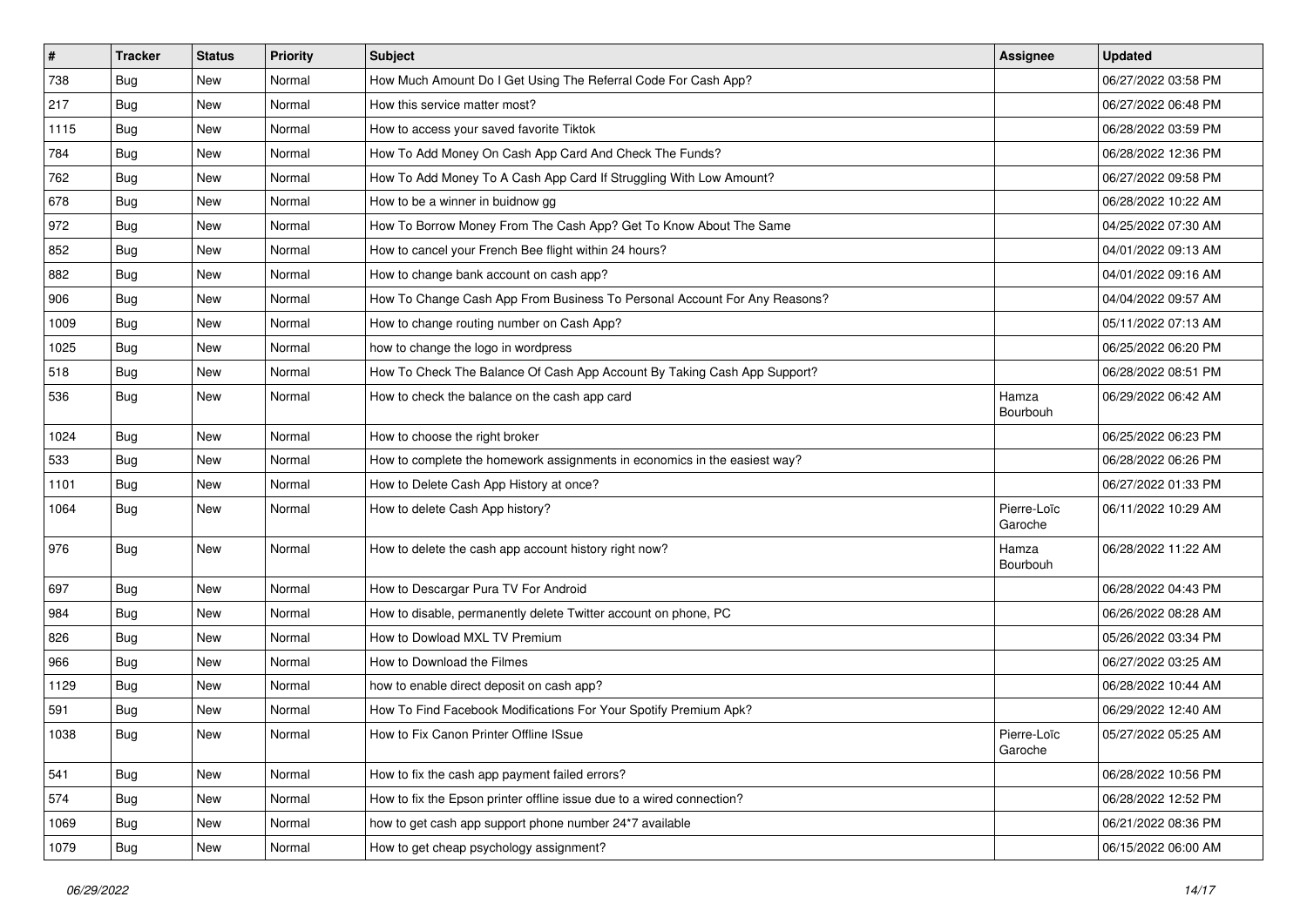| $\vert$ # | <b>Tracker</b> | <b>Status</b> | <b>Priority</b> | Subject                                                                                      | <b>Assignee</b>        | <b>Updated</b>      |
|-----------|----------------|---------------|-----------------|----------------------------------------------------------------------------------------------|------------------------|---------------------|
| 1014      | Bug            | New           | Normal          | how to get chime routing and account number ? chime routing number florida                   |                        | 05/11/2022 12:42 PM |
| 694       | Bug            | New           | Normal          | How to Get Guidance On How To Cash App Withdrawal Limit?                                     | Christophe<br>Garion   | 06/28/2022 04:59 PM |
| 785       | Bug            | <b>New</b>    | Normal          | How To Get Money Off Cash App Without Card Or With A Card?                                   |                        | 06/28/2022 11:35 AM |
| 1039      | Bug            | <b>New</b>    | Normal          | How to Get Tickmill Bonuses for Free                                                         |                        | 05/26/2022 05:43 PM |
| 564       | Bug            | New           | Normal          | How To Install RepelisPlus On Your Android Phone?                                            |                        | 06/29/2022 05:11 AM |
| 565       | Bug            | New           | Normal          | How To Install RepelisPlus On Your Android Phone?                                            |                        | 06/28/2022 09:46 AM |
| 885       | Bug            | <b>New</b>    | Normal          | How to Install the Tele Latino App For Android                                               |                        | 03/28/2022 04:10 AM |
| 696       | <b>Bug</b>     | New           | Normal          | How to Install the TuMangaOnline App                                                         |                        | 06/29/2022 04:33 AM |
| 747       | Bug            | <b>New</b>    | Normal          | How to Install Tyflex Plus on Your Android Device                                            |                        | 06/26/2022 08:16 AM |
| 709       | Bug            | New           | Normal          | How To Load Cash App Card At Walmart Without Having To Face Any Hassle?                      |                        | 06/29/2022 03:26 AM |
| 763       | Bug            | <b>New</b>    | High            | How to Make a Ringtone on Your iPhone                                                        |                        | 06/27/2022 04:16 PM |
| 1032      | Bug            | <b>New</b>    | Normal          | How To Play The Wordle Game                                                                  |                        | 05/17/2022 10:37 AM |
| 1035      | Bug            | New           | Normal          | how to relieve spam score                                                                    | Pierre-Loïc<br>Garoche | 05/18/2022 11:39 AM |
| 854       | Bug            | <b>New</b>    | Normal          | How To Resolve Password Problems Through Facebook Customer Service?                          |                        | 04/09/2022 06:11 PM |
| 1042      | Bug            | <b>New</b>    | Normal          | How to set up direct deposit on cash app?                                                    |                        | 05/25/2022 01:17 PM |
| 267       | <b>Bug</b>     | <b>New</b>    | Normal          | How To Use Internet Radio Services To Listen To Your Favorite Songs                          |                        | 06/29/2022 12:15 AM |
| 1080      | Bug            | New           | Normal          | How to use Math Wallet   Nexo wallet   CoinTiger Exchange                                    |                        | 06/15/2022 11:56 AM |
| 1060      | Bug            | <b>New</b>    | Normal          | How to Use Panda Helper to Speed Up Your iOS                                                 |                        | 05/28/2022 09:12 AM |
| 687       | Bug            | <b>New</b>    | Normal          | How to use twitch.tv/activate?                                                               |                        | 06/29/2022 06:41 AM |
| 689       | <b>Bug</b>     | New           | Normal          | How to use twitch.tv/activate?                                                               |                        | 06/28/2022 10:48 PM |
| 688       | Bug            | New           | Normal          | How to use twitch.tv/activate?                                                               |                        | 06/24/2022 04:16 AM |
| 117       | <b>Bug</b>     | New           | Normal          | How to Watch Cowboys vs Cardinals Game Live Stream FREE TV                                   |                        | 04/01/2022 08:08 AM |
| 235       | Bug            | New           | Low             | HP Printer Assistant Software   Download & Install HP Assistant                              |                        | 06/27/2022 10:48 AM |
| 236       | Bug            | <b>New</b>    | Normal          | HP Printer Assistant Software   Download & Install HP Assistant                              |                        | 04/01/2022 08:16 AM |
| 238       | Bug            | New           | Low             | HP Printer Assistant Software   Download & Install HP Assistant                              |                        | 04/01/2022 08:16 AM |
| 486       | Bug            | New           | Low             | HP Wireless Printer Setup                                                                    | Anonymous              | 06/29/2022 07:11 AM |
| 124       | Bug            | New           | Normal          | https://www.bigmarker.com/ustvpass/LIVE-Atlanta-Falcons-vs-Carolina-Panthers-NFL-Week-8-Game |                        | 04/01/2022 07:55 AM |
| 123       | Bug            | New           | Normal          | https://www.reddit.com/r/NRLgrandfinal2020/                                                  |                        | 06/28/2022 06:50 PM |
| 711       | Bug            | New           | Normal          | Human Fall Flat Apk Download                                                                 |                        | 06/28/2022 08:27 PM |
| 736       | Bug            | New           | Normal          | I Want to Edit in My Website (transfer-factor.net) Unfortunately, Unable to Edit It          |                        | 06/24/2022 07:32 AM |
| 1031      | Bug            | New           | Normal          | <b>IAFT Traders Union</b>                                                                    |                        | 05/16/2022 03:14 PM |
| 1030      | Bug            | New           | Normal          | <b>IAFT Traders Union</b>                                                                    |                        | 05/16/2022 03:13 PM |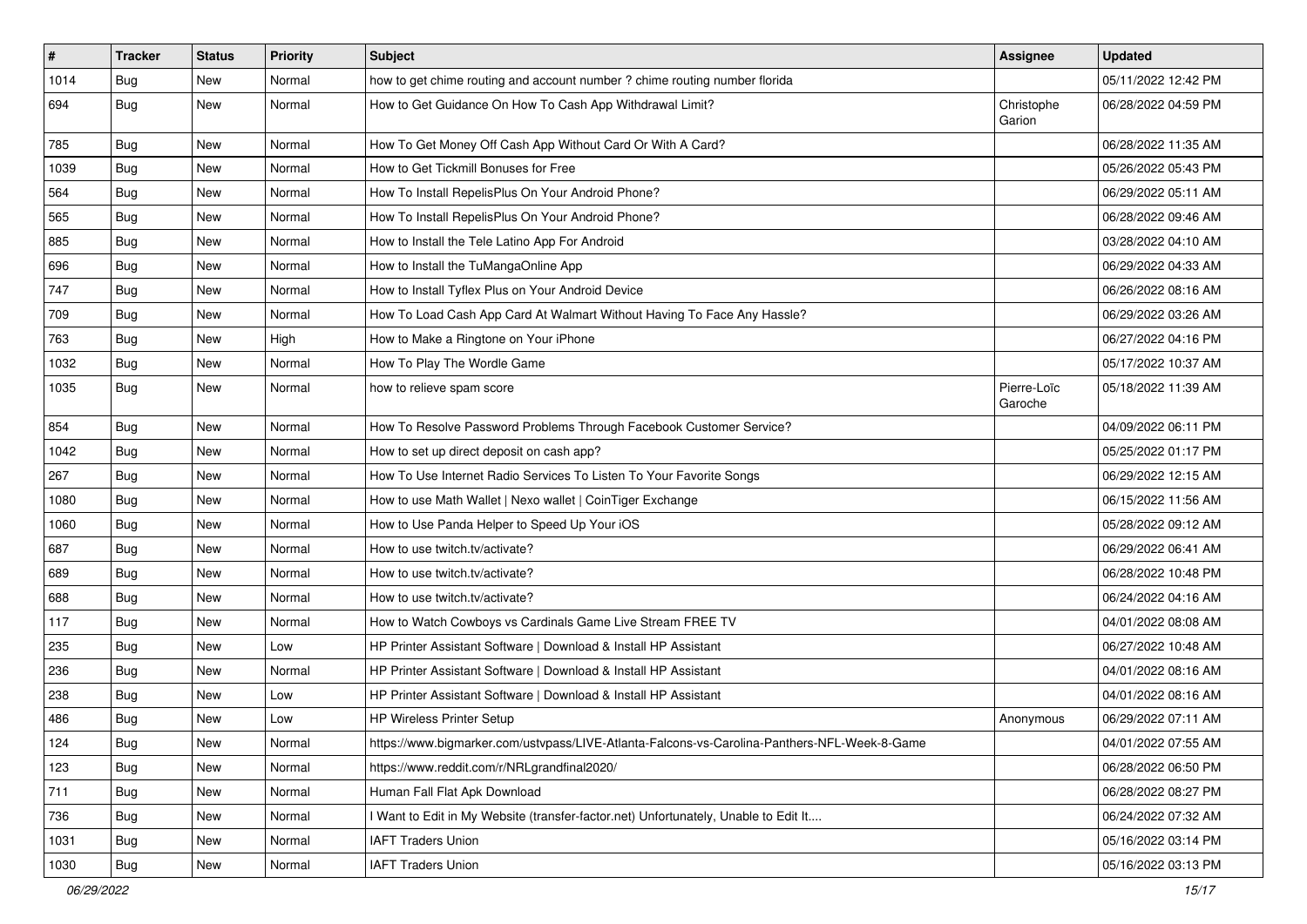| $\vert$ # | <b>Tracker</b> | <b>Status</b> | <b>Priority</b> | <b>Subject</b>                                                                                                  | <b>Assignee</b>        | <b>Updated</b>      |
|-----------|----------------|---------------|-----------------|-----------------------------------------------------------------------------------------------------------------|------------------------|---------------------|
| 1104      | Bug            | New           | Normal          | Idle game fix bug                                                                                               |                        | 06/26/2022 06:52 PM |
| 1103      | Bug            | New           | Normal          | Idle game fix bug                                                                                               |                        | 06/25/2022 09:08 PM |
| 604       | Bug            | New           | Normal          | Idle Game Online                                                                                                |                        | 06/28/2022 04:30 AM |
| 525       | <b>Bug</b>     | <b>New</b>    | Normal          | If you don't have a QR code: How to activate cash app card in app                                               |                        | 06/29/2022 06:48 AM |
| 950       | Bug            | <b>New</b>    | Normal          | ij.start canon                                                                                                  |                        | 06/26/2022 04:35 AM |
| 1072      | Bug            | <b>New</b>    | Normal          | ij.start canon                                                                                                  |                        | 06/21/2022 06:56 PM |
| 1013      | Bug            | <b>New</b>    | Normal          | ij.start canon                                                                                                  |                        | 05/11/2022 11:31 AM |
| 943       | Bug            | <b>New</b>    | Normal          | ij.start canon                                                                                                  |                        | 04/13/2022 08:52 AM |
| 748       | Bug            | <b>New</b>    | Normal          | Il y a quelques façons d'obtenir des sonneries gratuites pour votre iPhone                                      |                        | 06/26/2022 11:24 PM |
| 568       | Bug            | <b>New</b>    | Normal          | Instale a versão mais recente do YouTube Premium                                                                |                        | 06/27/2022 08:56 PM |
| 167       | Bug            | New           | Normal          | instant loan without documents                                                                                  | Anonymous              | 06/28/2022 07:35 PM |
| 176       | Bug            | New           | Normal          | instant loan without documents                                                                                  |                        | 06/18/2022 01:43 PM |
| 225       | Bug            | <b>New</b>    | Normal          | instant personal loan                                                                                           |                        | 06/29/2022 06:37 AM |
| 788       | Bug            | <b>New</b>    | Normal          | Intro Maker Mod APK                                                                                             |                        | 06/28/2022 04:21 AM |
| 993       | Bug            | <b>New</b>    | Normal          | IO Games Free Online                                                                                            |                        | 06/26/2022 09:41 AM |
| 1116      | Bug            | New           | Normal          | ipTV smarts pro                                                                                                 |                        | 06/28/2022 11:34 AM |
| 998       | Bug            | <b>New</b>    | Normal          | Is It Hard to Solve Wordle An                                                                                   |                        | 06/27/2022 12:24 AM |
| 1015      | Bug            | <b>New</b>    | Normal          | Is it possible to send books for free?                                                                          |                        | 05/11/2022 04:05 PM |
| 231       | Bug            | New           | Normal          | Is the ringtone download difficult or not?                                                                      | Pierre-Loïc<br>Garoche | 06/28/2022 04:48 AM |
| 999       | Bug            | <b>New</b>    | Normal          | Is there a way to find Google Feud answers?                                                                     |                        | 06/28/2022 01:27 AM |
| 1127      | Bug            | <b>New</b>    | Normal          | Is there any support to find Google Feud answers?                                                               |                        | 06/27/2022 04:27 AM |
| 269       | Bug            | <b>New</b>    | Normal          | Is there such a site for app design?                                                                            | Anonymous              | 06/29/2022 05:33 AM |
| 210       | Bug            | New           | Normal          | Issue with check symbol in Cash App? Dial assist number with calling Cash App customer service phone<br>number. |                        | 06/28/2022 09:09 AM |
| 262       | Bug            | New           | Normal          | It this true to dealing Wuth                                                                                    |                        | 06/29/2022 06:48 AM |
| 163       | <b>Bug</b>     | New           | Normal          | jknjopl[                                                                                                        |                        | 04/01/2022 07:58 AM |
| 842       | Bug            | New           | Normal          | Join the fun game                                                                                               |                        | 04/01/2022 08:58 AM |
| 670       | Bug            | New           | Normal          | JTWhatsApp Apk - The New and Improved WhatsApp                                                                  |                        | 06/28/2022 12:32 PM |
| 653       | Bug            | New           | Normal          | Jujube (Jinjoles): Properties And Health Benefits                                                               |                        | 06/27/2022 08:47 AM |
| 397       | Bug            | New           | Normal          | Junk Removal Services in Annapolis MD                                                                           |                        | 04/01/2022 07:15 AM |
| 373       | <b>Bug</b>     | New           | Normal          | Junk Removal Services in Arlington County VA                                                                    |                        | 04/01/2022 07:18 AM |
| 361       | Bug            | New           | Normal          | Junk Removal Services in Baltimore MD                                                                           |                        | 04/01/2022 07:13 AM |
| 379       | <b>Bug</b>     | New           | Normal          | Junk Removal Services in Fairfax VA                                                                             |                        | 04/01/2022 07:17 AM |